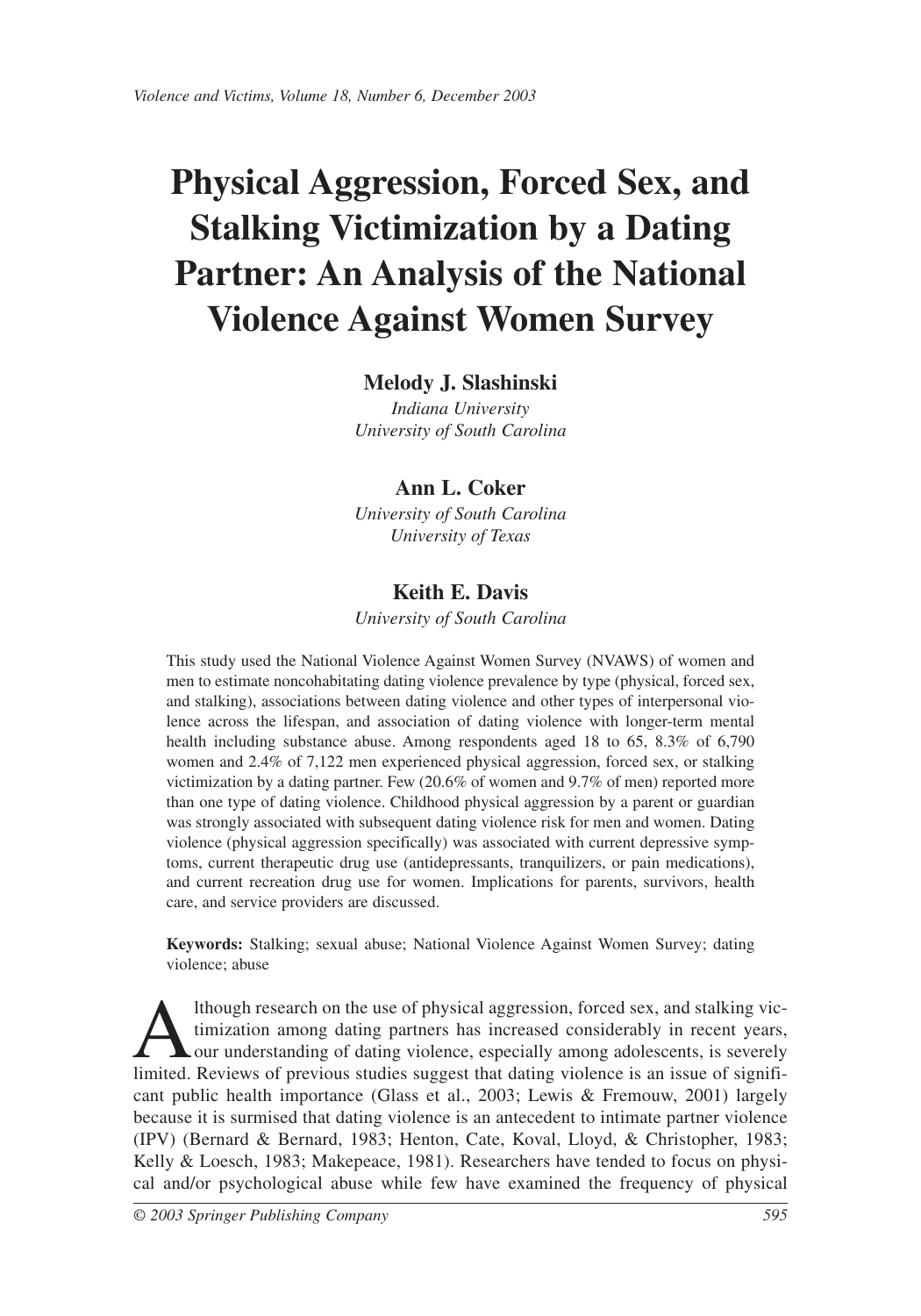aggression, forced sex, and stalking victimization among dating partners. Many questions remain unanswered regarding the experience of aggression, its patterns, and its associations. This article reports on an analysis of women and men who were victims of physical aggression, forced sex, or stalking behaviors in a dating relationship.

Research has shown that physical aggression occurs in at least 20% of all dating relationships (Arias, Samios, & O'Leary, 1987; White & Koss, 1991) and several studies have estimated that the rates of physical aggression range from 20% to 50% (Bernard & Bernard, 1983; Burcky, Reuterman, & Kopsky, 1988; Cate, Henton, Koval, Christopher, & Lloyd, 1982; Dye & Eckhardt, 2000; Fagan & Browne, 1994; Makepeace, 1981; Matthews, 1984; Siegelman, Berry, & Wiles, 1984; White & Koss, 1991). Lifetime prevalence rates range from 22% (Harned, 2001) to 79% (Marshall & Rose, 1990) among women and from 19% (Harned, 2001) to 73% (Marshall & Rose, 1990) among men.

The most frequently reported acts of physical aggression, generally measured by the Conflict Tactics Scale (Straus, 1979), experienced by both women and men are milder forms of violence such as pushing, grabbing, and shoving (Arias et al., 1987; Bookwala, Frieze, Smith, & Ryan, 1992; Dye & Eckhardt, 2000; Siegelman et al., 1984) while severe forms of violence defined as being beaten, choked, kicked, or threatened with a knife or a gun were reported significantly less frequently (Coffey, Leitenberg, Henning, Bennett, & Jankowski, 1996; Foshee, 1996; Lejeune & Follette, 1994; Sugarman & Hotaling, 1989). Comparable findings concerning the most frequently reported acts of physical aggression in dating relationships were reported by Mahlstedt and Keeny (1993). In their study of 130 women who had experienced dating violence, the most frequent forms of physical aggression reported were pushing  $(67\%)$ , grabbing  $(52\%)$ , restraint  $(41\%)$ , and hitting  $(40\%)$ while severe acts of aggression were experienced less frequently (Mahlstedt & Keeny, 1993). This is consistent with the findings of Coker, McKeown, and colleagues (2000) who reported that only 12% of the 5,414 high school students sampled reported severe forms of dating violence.

Findings that indicate women and men resort to physical aggression in order to resolve conflicts in their dating relationships raise questions regarding the lack of gender differences in the expression of physical violence and the issue as to whether there appears to be a significant trend for mutually aggressive acts (Arias et al., 1987; Bookwala et al., 1992; Dye & Eckhardt, 2000; Foshee, 1996; Marshall & Rose, 1990; White & Koss, 1991). Nonetheless, the consequences of physical violence victimization in terms of injuries (Coffey et al., 1996; Follingstad, Rutledge, Polek, & Hawkins, 1988; Foshee, 1996) and fear of their partners (Capaldi & Owen, 2001) are greater for women than men. Molidor and Tolman (1998) corroborate the finding that female/male perpetration does not differ in overall frequency of violence in dating relationships. However, they found that girls were significantly more likely than boys to experience severe violence and to report more severe physical and emotional reactions to the violence. Even though research has tended to focus solely on physical aggression among dating partners, experiencing severe acts of violence must also be construed to include experiencing forced sex.

Coker and colleagues (2000) reported that forced sex is a common occurrence among high school students. Forced sex victimization rates range from 10% to 25% among young women and from 4.4% to 16% among young men (Baier, Rosenzweig, & Whipple, 1991; Bergman, 1992; Coker, McKeown, et al., 2000; Koss & Cook, 1998; Struckman-Johnson, 1988; Zweig, Barber, & Eccles, 1997). Harned (2001) found that females reported more sexual victimization and attempted rape than did males while males reported perpetrating more sexual violence than did females. Similarly, Foshee (1996) found that among dating partners,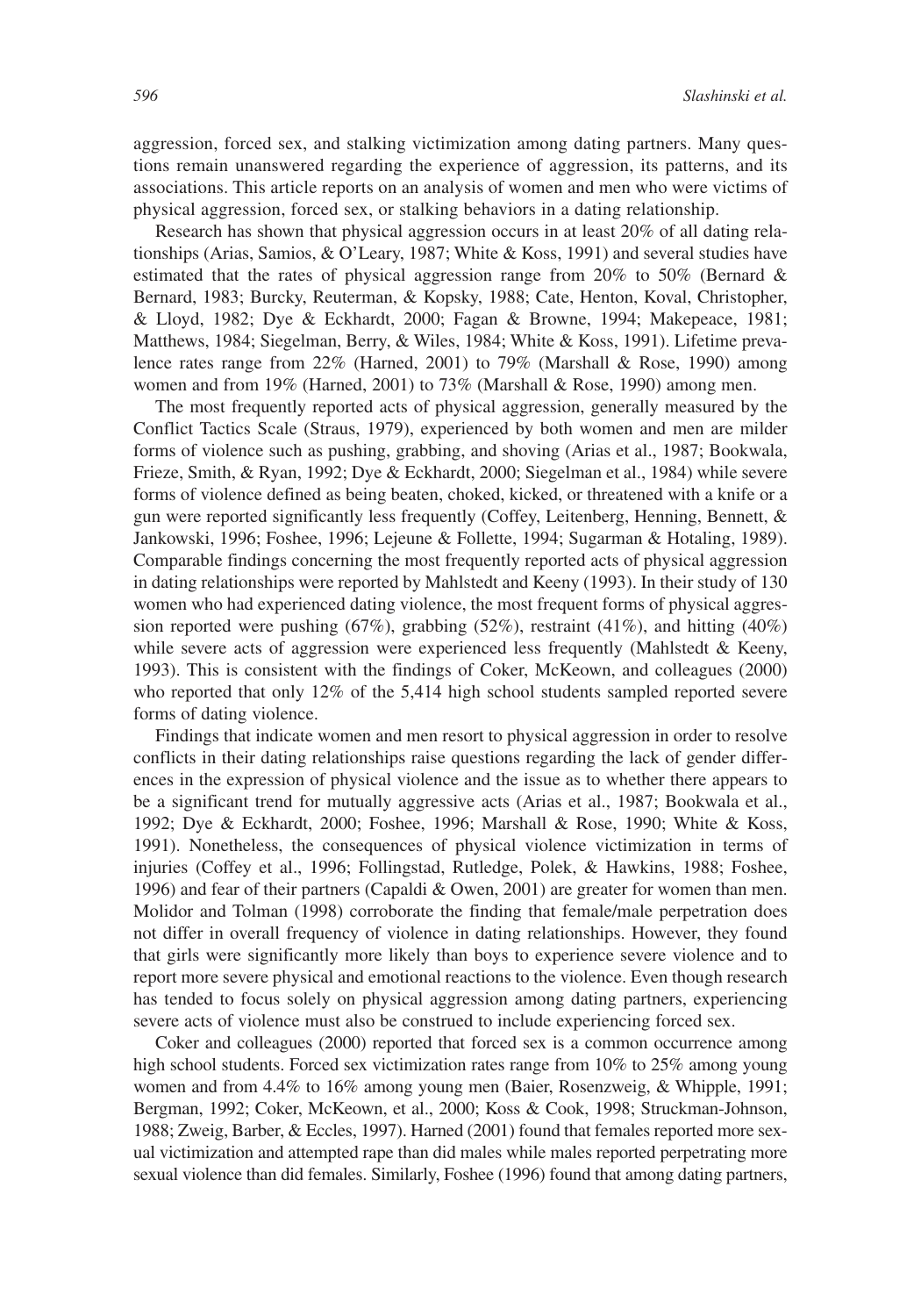females  $(14.5\%)$  were significantly more likely than males  $(6.9\%)$  to experience some form of sexual violence by a dating partner, whereas males  $(4.5\%)$  were significantly more likely than females  $(1.2\%)$  to report perpetrating sexual violence against a dating partner. In a large cross-sectional study ( $N = 81,247$  high school aged boys and girls), Ackard and Neumark-Sztainer (2002) found that 1.4% of girls and 1.2% of boys had ever experienced date rape. Smith, White, and Thornton (in press) found higher rates of sexual violence among females. They reported that 50% of female students experienced sexual violence before the end of high school and by the end of college, the number increased to 80%.

In addition, it is possible that when considered in the context of a dating situation, stalking behaviors represent severe psychological abuse. In a probability sample of 2- and 4-year colleges with a probability sample of women within each campus selected, the rate of stalking victimization in the 7 months since the college term had started was 13.1% (Fisher, Cullen, & Turner, 2000). This rate is considerably higher than would have been projected from the Tjaden and Thoennes (1998) National Violence Against Women sample, but consistent with several convenience samples on college campus where 10% to 30% reported having been stalked enough to generate fear (Davis, Ace, & Andra, 2002; Davis, Frieze, & Maiuro, 2002). The majority of stalking victims appear to be women who are stalked by men offenders, who are significantly more likely than males to report being stalked (when fear is included in the definition), and who are more likely than men to be stalked by a dating or intimate partner (Davis, Coker, & Sanderson, 2002). Female stalking victimization has been significantly associated with physical and psychological abuse while male stalking victimization has been significantly associated with psychological abuse (Logan, Leukefeld, & Walker, 2000).

Examining the associations of physical aggression, forced sex, and stalking victimization by a dating partner and other types of interpersonal violence across the lifespan is well justified. Several studies have suggested that childhood physical abuse is significantly related to dating violence and IPV (Blackburn, 2000; Davis, Ace, et al., 2002; Downs, Miller, Testa, & Panek, 1992; Follette & Alexander, 1992; Malik, Sorenson, & Aneshensel, 1997; Marshall & Rose, 1990; Siegelman et al., 1984; Wolfe, Scott, Wekerle, & Pittman, 2001) while other studies have suggested that child sexual abuse is a significant predictor of experiencing physical aggression and/or stalking victimization (Wood, 1996). Banyard, Arnold, and Smith (2000) reported that child sexual abuse was significantly associated with physical aggression but yielded no correlation between child sexual abuse and forced sex by a dating partner. Contrarily, Humphrey and White (2000) using the Sexual Experiences Survey reported that girls who experience sexual assault before the age of 14 years are at a two-fold increased risk for adolescent sexual assault than nonvictims and at a four-fold increased risk to suffer re-victimization in college. Blackburn (2000) found that stalking victims are more likely than nonvictims to report multiple forms of child and adult physical abuse while others suggest that there is no significant relationship between childhood physical and/or sexual abuse and dating aggression (Foo & Margolin, 1995; O'Keefe, 1997). Nonetheless, those who report having a history of child maltreatment are at a substantially higher risk for experiencing dating violence and IPV than those who do not.

There are no studies, to our knowledge, that look at the longer-term health associations for women or men who have experienced physical aggression, forced sex, or stalking in a dating situation. Current health problems associated with dating violence, partner violence, or rape (Ackard & Neumark-Sztainer, 2002; Silverman, Raj, Mucci, & Hathaway, 2001) have been examined in a few studies (Coker, McKeown, et al., 2000; Coker, Smith,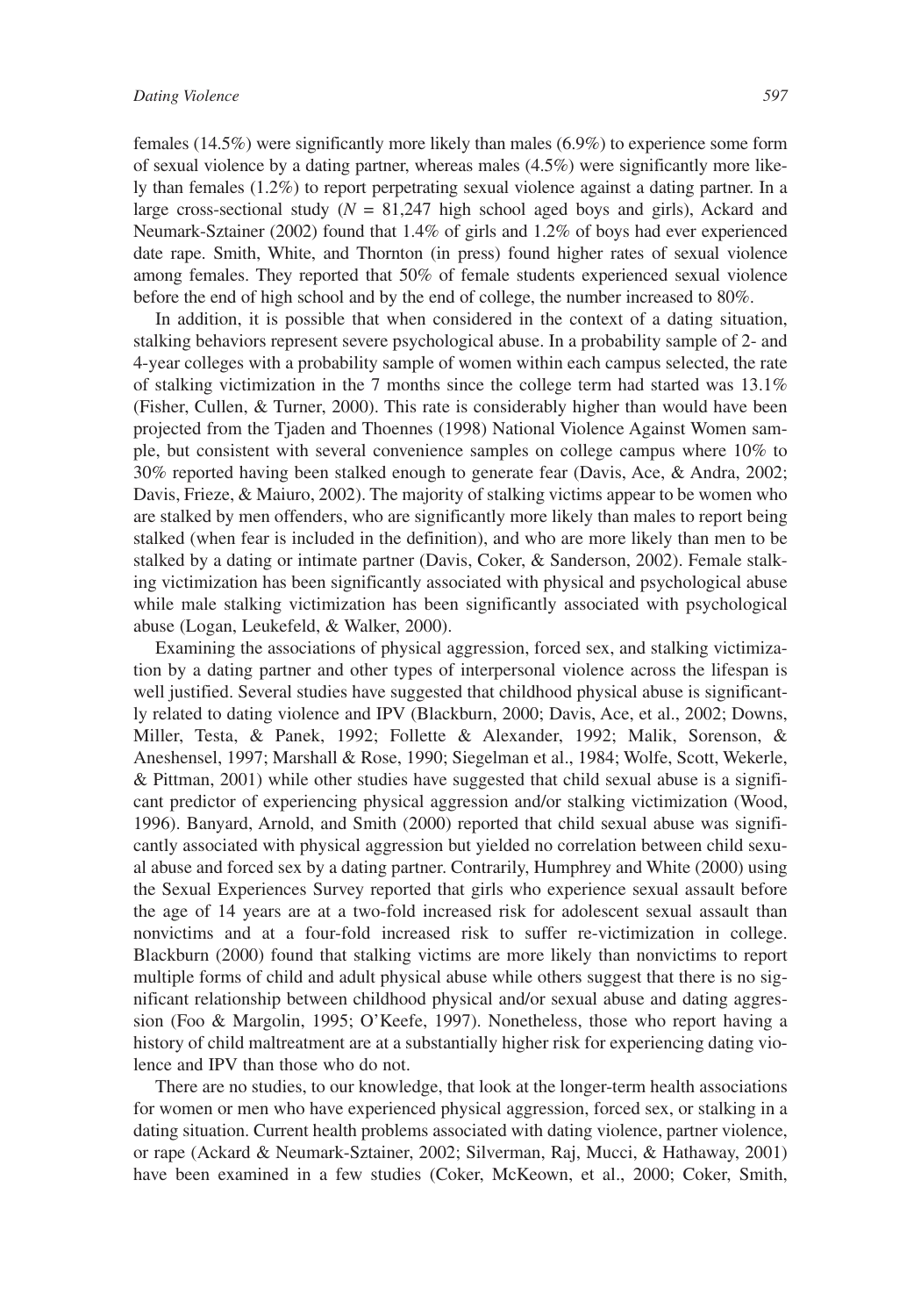Bethea, King, & McKeown, 2000; Davis, Coker, et al., 2002). However these studies did not measure the frequency of physical, sexual, and stalking victimization. The purpose of this analysis is to investigate the associations between physical aggression, forced sex, or stalking in a dating relationship and subsequent physical and mental poorer health for both men and women.

### **METHODS**

The study analyzed data from the National Violence Against Women Survey (NVAWS) conducted by Tjaden and Thoennes (1998). This random-digit-dial telephone survey of 8,000 men and 8,000 women, sampled to be representative of the United States population, estimated rates of sexual assaults, physical aggression, and stalking victimization among men and women. A simple random sample of working residential phone numbers was drawn. Interviewers at Schulman, Ronca, Bucuvalas, Inc. conducted the interviews from November 1995 to May 1996. Detailed questions included the nature of the victimization, respondent's relationship with the perpetrator, frequency of assaults, and respondent's age when first assaulted. The interview also included questions to characterize the demographic profile and the health status of the respondent. The average length of the interview in English was 25 minutes while the average interview in Spanish was 32 minutes.

#### **Measures of Dating Violence by Type**

Using the questions included in the NVAW, we operationally defined dating violence to include physical aggression by a dating partner, sexual assaults resulting in penetration by a dating partner, and stalking by a current or former dating partner. We excluded cohabiting intimate partners in the definition of a dating partner. The NVAWS used the 12 items from the CTS (Straus  $&$  Gelles, 1990) to measure physical aggression (scale measure of internal consistency,  $\alpha = 0.88$ ; we used a cutpoint of 1 or greater to define physical aggression by a dating partner. Subjects were asked the following questions to assess physical aggression:

After you became an adult did any adult male or female ever (1) throw something at you that could hurt you,  $(2)$  push, grab or shove you,  $(3)$  pull your hair,  $(4)$  slap or hit you,  $(5)$ kick or bite you, (6) choke or attempt to drown you, (7) hit you with some object, (8) beat you up,  $(9)$  threaten you with a gun,  $(10)$  threaten you with a knife or other weapon,  $(11)$ use a gun on you, (12) use a knife or other weapon on you.

Respondents who answered "yes" to any of these were then asked how many persons had done these things to them and the nature of their relationship to this person(s). If any of the perpetrators were categorized as boyfriend/girlfriend or date, this experience was coded as physical aggression by a dating partner.

The NVAWS used five questions adapted from the National Women's Study (National Crime Victims Center, 1992) to define forced sex. We operationally defined lifetime forced sex to include forced vaginal or anal sex with penetration, forced penetration with objects, or forced oral sex. Forced sex without penetration was not included in our definition of forced sex. Respondents who answered questions indicating that forced sex had occurred were also asked what their relationship was to the perpetrator. Those that reported that a boyfriend or date was the perpetrator were defined as experiencing forced sex by a dating partner.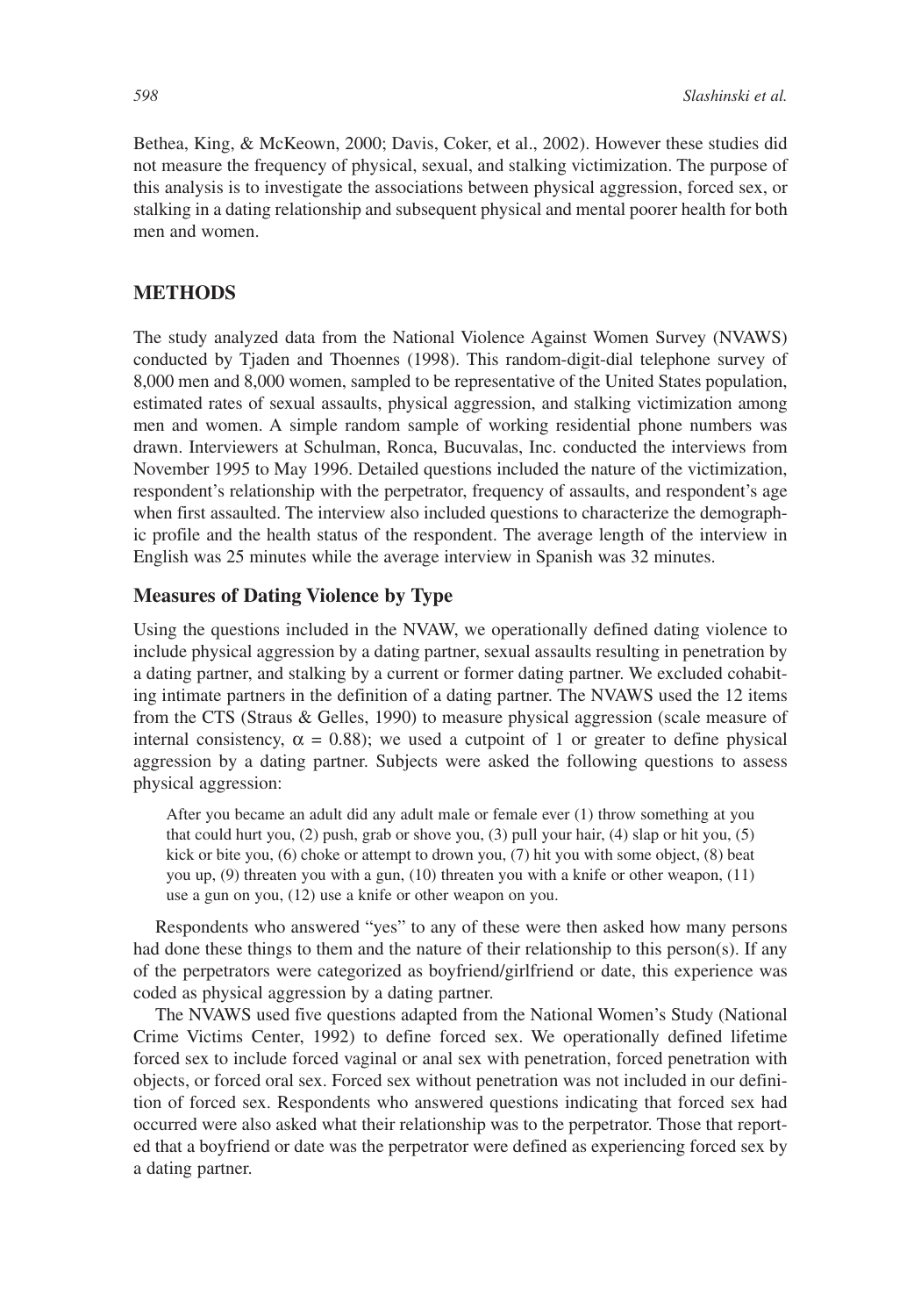The NVAWS used the 20-item stalking index developed by Tjaden and Thoennes (1998) ( $\alpha$  = 0.82). Men and women who answered "yes" to any of the specific stalking behaviors and reported that this behavior occurred on more than one occasion were defined as being stalked. Respondents were additionally asked their relationship to the stalker. Respondents who reported that a current or former dating partner was the stalker were defined as being stalked by a dating partner. For this analysis we did not require that the respondent report a high degree of fear of the stalker.

In summary, dating violence was then characterized as:

- physical aggression by boy/girlfriend or date when the respondent was an adult, 1.
- $\overline{2}$ . lifetime forced sex (vaginal, oral, anal sex, or penetration with objects) by a dating partner, or
- stalking (by specific behaviors on more than one occasion) by a current or former 3. dating partner.

## **Demographics and Measures of Interpersonal Violence**

The following demographic factors about the respondent were available from the NVAW survey: age, ethnicity, current employment status, current marital status, educational attainment, coverage for medical care costs, and family income. The NVAWS used the abbreviated 12-item Conflict Tactics Scale (Straus & Gelles, 1990) to assess physical aggression during childhood by a parent or guardian ( $\alpha = 0.81$ ); we used a cutpoint of greater than or equal to 2 to dichotomously define childhood physical aggression. We also used four sexual assault questions and the age at sexual assault to create a variable measuring whether the respondent was ever sexually assaulted as a child (less than age 18). Intimate partner violence (IPV) was defined as physical, sexual, psychological abuse, or stalking by an intimate partner who had lived with the respondent. We used a cutpoint of greater than 1 of 12 physical aggression questions to indicate physical IPV. Forced sex by an intimate partner was assessed using four questions adapted from the National Women's Study (National Crime Victims Center, 1992); experiencing forced sex was defined by a yes answer to any of the four sexual assault questions. Stalking was defined using the same 20-item scale (Tjaden & Thoennes, 1998) used to measure stalking by a dating partner. We use the Power and Control scale developed by Holly Johnson (Durant, Colley Gilbert, Saltzman, & Johnson, 2000) and included in the NVAWS to define abuse of power and control as described elsewhere (Davis, Coker, et al., 2002). Briefly, we used exploratory principal component factor analysis and identified 7 of 13 items of the scale that loaded on the same construct we labeled "abuse of power and control" by an intimate cohabitating partner. These items included: "frightens you," "makes you feel inadequate," "prevents you from knowing about or having access to the family income even when you ask," "prevents you from working outside the home," "insists on changing residence even when you don't need or want to," "tries to limit your contact with family or friends," and "insists on knowing who you are with at all times."

## **Health Indicators**

Several indicators of current health status were available from the NVAWS. To estimate the associated between dating violence and the health indicators, we used only questions asked of all respondents, which addressed current mental and physical health or current drug or alcohol use. Current physical health was assessed with the following question, "In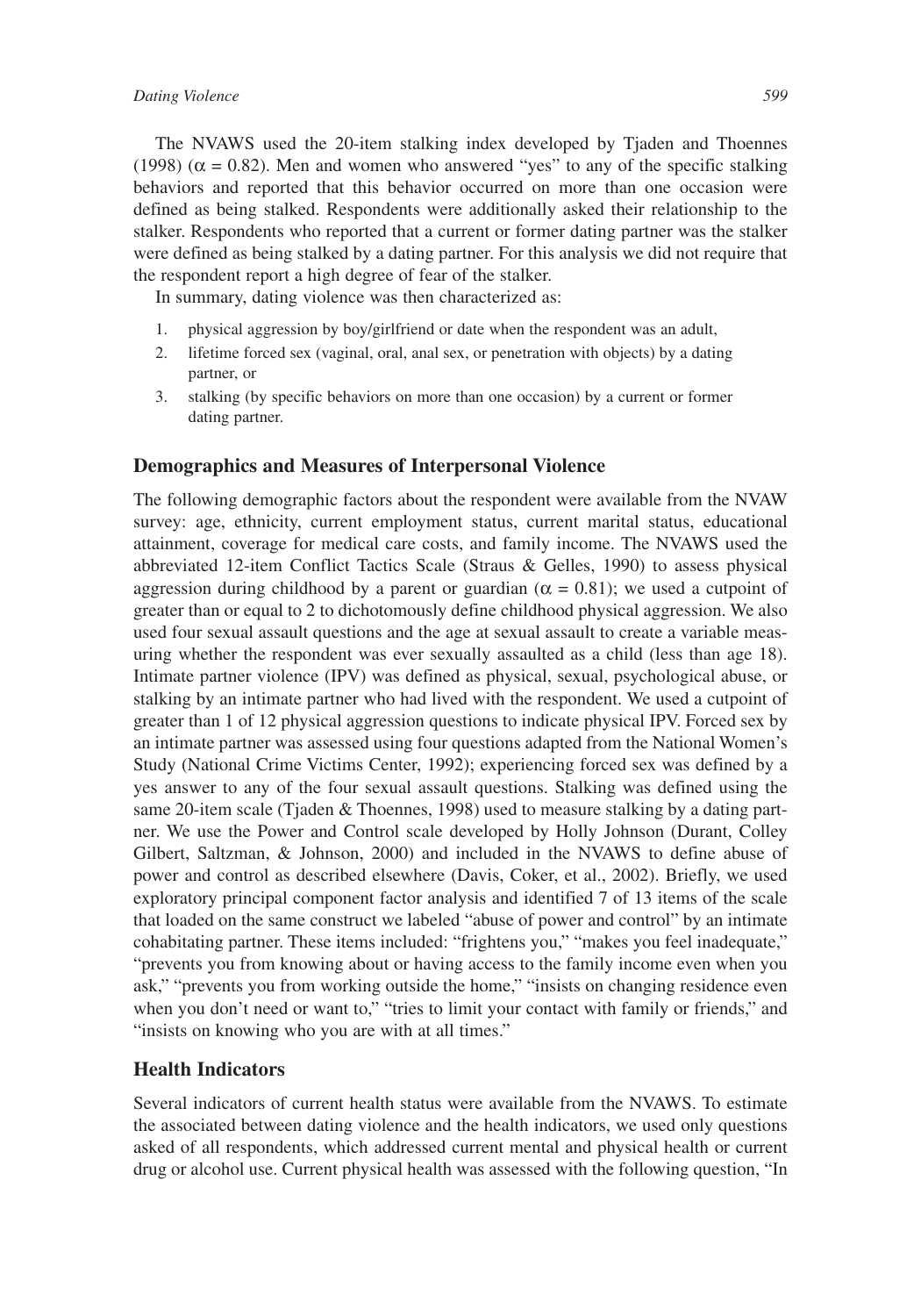general, would you say your health was . . . excellent, very good, good, fair, or poor?" We created a dichotomous variable measuring poor health compared with fair, good, very good, and excellent health. The prevalence of current poor health was 2.4%. Current depressive symptoms was assessed using questions contained in the SF-36 Health Survey  $(\alpha = 0.78$  for 8-item scale; range 8-32). These 8 questions were selected from the 13 items used by Beck and Beck (1972) as the short form of the Beck Depression Inventory (BDI), which is the standard short-form screening device in the field (Shaver  $\&$  Brennan, 1991) and correlates .91 with the full 21-item BDI. We used a cutpoint of  $> 20$ , which is more conservative than the  $> 16$  suggested by Beck and Beck (1972), and 10.4% reported significant depressive symptoms with this definition. Alcohol and drug use was defined to include current (past month) alcohol use and use of antidepressants (3.8% users), prescription painkillers or tranquilizer (12.2% users), and illegal recreational drug use (3.4% users). Current alcohol use over the last 12 months was measured in the NVAWS by the average days per week or month alcohol was consumed and, on days alcohol was consumed, the number of drinks per day. We used these questions to define heavy alcohol use as those using alcohol at least 3-4 times per week and drinking at least four drinks per day relative to those who drank less than this amount; 6.9% of men and 1.3% of women were heavy alcohol users.

#### **Response Rates**

Tjaden and Thoennes (1998) report that the participation rate was 72.1% for women and 68.9% for men. We additionally excluded from analyses persons older than 65 (1,159) women and 840 men) and those who did not report their age, education, or marital status (51 women and 43 men). Thus, the total sample used in this study consisted of 6,790 women and 7,122 men.

#### **Statistical Analyses**

All analyses were conducted using Statistical Analysis System 8.1 (SAS, 2000). We chose not to weight the NVAWS data to maintain consistency with all published estimates from the NVAWS. Furthermore, as our research objective is analytical and not descriptive and we do not aim to provide nationally representative estimates for the association between dating violence, demographic correlates, and health indicators, our use of unweighted data is justified, as recommended by Korn and Graubard (1999). We did, however, adjust all odds ratios  $(\Delta$ OR) using multiple logistic regression for health insurance status, and age as a means of reducing bias associated with differing response rates by these demographic factors.

Table 1 reports the frequency of the stalking and physical aggression tactics and type of sexual assaults reported by dating violence victims. Gender differences in the dating violence rates and tactics used are reported in the table as are chi-square tests of proportions. Table 2 presents demographic correlates of dating violence by type and within gender; differences in the proportion of dating violence by type and demographic correlates are tested using the chi-squared statistic and these are adjusted for age and health insurance coverage. Table 3 presents the correlation between dating violence by type and other forms of interpersonal violence using multiple logistic regression. Finally, multiple logistic regression was used to explore the association between a range of indicators of current health status (as the dependent variable) and dating violence by type adjusting for age, health insurance coverage, and other interpersonal violence experienced as illustrated in Table 4.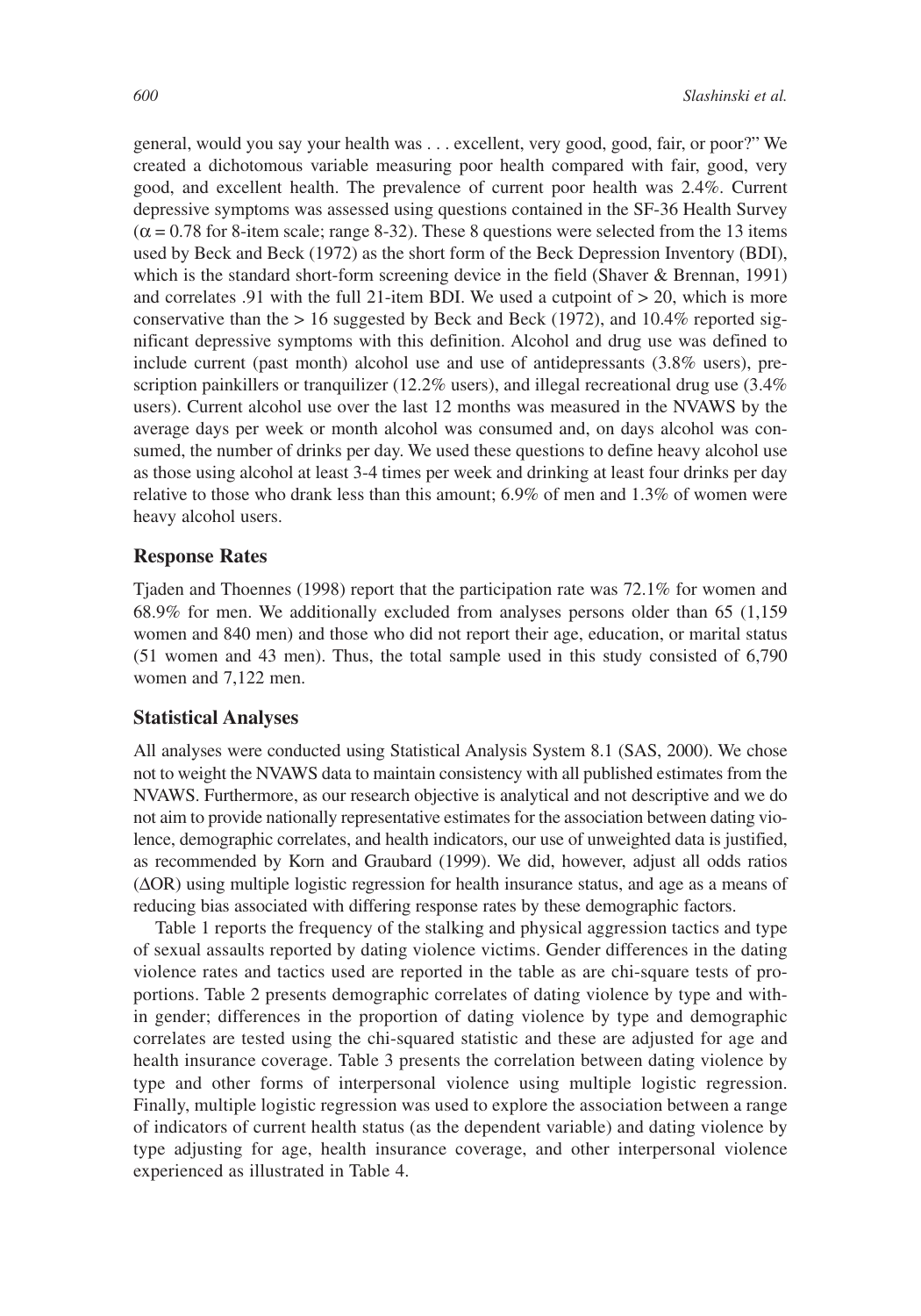| Men<br>Among those reporting physical<br>Women<br>$(N = 290)$<br>aggression by a dating partner<br>$(N = 83)$<br>Specific Conflict Tactic<br>No.<br>No.<br>$\%$<br>$\%$<br>93<br>32.1%*<br>38<br>45.8%<br>Dating partner threw objects at respondent (R)<br>Dating partner pushed, grabbed, or shoved R<br>223<br>66<br>76.9%<br>79.5% |  |
|----------------------------------------------------------------------------------------------------------------------------------------------------------------------------------------------------------------------------------------------------------------------------------------------------------------------------------------|--|
|                                                                                                                                                                                                                                                                                                                                        |  |
|                                                                                                                                                                                                                                                                                                                                        |  |
|                                                                                                                                                                                                                                                                                                                                        |  |
|                                                                                                                                                                                                                                                                                                                                        |  |
| Dating partner pulled R's hair<br>108<br>37.2%<br>23<br>27.7%                                                                                                                                                                                                                                                                          |  |
| 215<br>61<br>73.5%<br>Dating partner slapped or hit R<br>74.1%                                                                                                                                                                                                                                                                         |  |
| 58<br>Dating partner kicked or bit R<br>20.0%**<br>37<br>44.6%                                                                                                                                                                                                                                                                         |  |
| 59<br>$20.3\%*$<br>9<br>10.8%<br>Dating partner choked or tried to drown R                                                                                                                                                                                                                                                             |  |
| 61<br>21.0%**<br>36<br>43.4%<br>Dating partner hit R with object                                                                                                                                                                                                                                                                       |  |
| 94<br>32.4%*<br>17<br>$20.5\%$<br>Dating partner beat up R                                                                                                                                                                                                                                                                             |  |
| 48<br>20.5%<br>Dating partner threatened R with gun<br>16.6%<br>17                                                                                                                                                                                                                                                                     |  |
| Dating partner threatened R with other weapon<br>45<br>$15.5\%$ **<br>26<br>31.3%                                                                                                                                                                                                                                                      |  |
| 13<br>$7.2\%$<br>Dating partner used a gun<br>4.5%<br>6                                                                                                                                                                                                                                                                                |  |
| 27<br>9.3%<br>13<br>15.7%<br>Dating partner used other weapon                                                                                                                                                                                                                                                                          |  |
| Type of sexual assault by a dating partner<br>Women<br>Men                                                                                                                                                                                                                                                                             |  |
| $(N = 219)$<br>among those experiencing forced sex<br>$(N = 4)$                                                                                                                                                                                                                                                                        |  |
| No.<br>No.<br>by a dating partner<br>$\%$<br>$\%$                                                                                                                                                                                                                                                                                      |  |
| 195<br>89.0%<br>$\theta$<br>$0.0\%$<br>Vaginal penetration                                                                                                                                                                                                                                                                             |  |
| Oral<br>66<br>30.1%<br>2<br>50.0%                                                                                                                                                                                                                                                                                                      |  |
| 24<br>1<br>Anal<br>11.0%<br>25.0%                                                                                                                                                                                                                                                                                                      |  |
| $\overline{2}$<br>45<br>20.5%<br>50.0%<br>With objects (vaginal, oral, anal penetration)                                                                                                                                                                                                                                               |  |
|                                                                                                                                                                                                                                                                                                                                        |  |
| Women<br>Men<br>Among those stalked by a dating partner                                                                                                                                                                                                                                                                                |  |
| $(N = 187)$<br>$(N = 115)$                                                                                                                                                                                                                                                                                                             |  |
| No.<br>No.<br>$\%$<br>$\%$                                                                                                                                                                                                                                                                                                             |  |
| Followed R<br>142<br>69<br>60.0%<br>$76.0\%**$                                                                                                                                                                                                                                                                                         |  |
| 35.7%<br>Spied on R<br>101<br>54.0%**<br>41                                                                                                                                                                                                                                                                                            |  |
| 114<br>61.0%*<br>54<br>47.0%<br>Stood outside R's home, school, or workplace                                                                                                                                                                                                                                                           |  |
| Sent R unsolicited letters or other written                                                                                                                                                                                                                                                                                            |  |
| 62<br>33.2%<br>29.6%<br>correspondence<br>34                                                                                                                                                                                                                                                                                           |  |
| 39<br>Left unwanted items for R to find<br>20.9%<br>20.9%<br>24                                                                                                                                                                                                                                                                        |  |
| Made unsolicited phone calls to R<br>121<br>64.7%<br>75<br>65.2%                                                                                                                                                                                                                                                                       |  |
| Showed up at places R was even though he/she                                                                                                                                                                                                                                                                                           |  |
| $\overline{2}$<br>1.1%<br>$\mathbf{1}$<br>$0.9\%$<br>had no business being there                                                                                                                                                                                                                                                       |  |
| 42<br>21<br>22.5%<br>Vandalized R's property<br>18.3%                                                                                                                                                                                                                                                                                  |  |
| 9<br>4.8%<br>1<br>Threatened R's pets<br>$0.9\%$                                                                                                                                                                                                                                                                                       |  |
| 4<br>2.1%<br>$\theta$<br>0.0%<br>Killed R's pets                                                                                                                                                                                                                                                                                       |  |
| Threatened R or someone close to R<br>$0.0\%$<br>15<br>$8.0\%**$<br>$\boldsymbol{0}$                                                                                                                                                                                                                                                   |  |
| Verbally abused R<br>$0.5\%$<br>$0.9\%$<br>1<br>1                                                                                                                                                                                                                                                                                      |  |
| 10<br>$5.4\%*$<br>Other type of stalking<br>0<br>$0.0\%$                                                                                                                                                                                                                                                                               |  |
| Level of fear associated with stalking (among<br>Men<br>Women                                                                                                                                                                                                                                                                          |  |
| No.<br>those who were stalked by a dating partner)<br>$\%$<br>No.<br>$\%$                                                                                                                                                                                                                                                              |  |
| 76<br>3<br>2.7%<br>Very afraid<br>$41.1\%**$                                                                                                                                                                                                                                                                                           |  |
| Somewhat afraid<br>75<br>$40.5\%*$<br>34<br>30.0%<br>Not afraid<br>36<br>18.4%<br>67.3%<br>78                                                                                                                                                                                                                                          |  |

# TABLE 1. Dating Violence Tactics Used Among Women and Men Reporting<br>Physical Aggression, Stalking, or Forced Sex by a Dating Partner

 $*_{p} = 0.01 - 0.05$ .  $*_{p} < 0.01$ .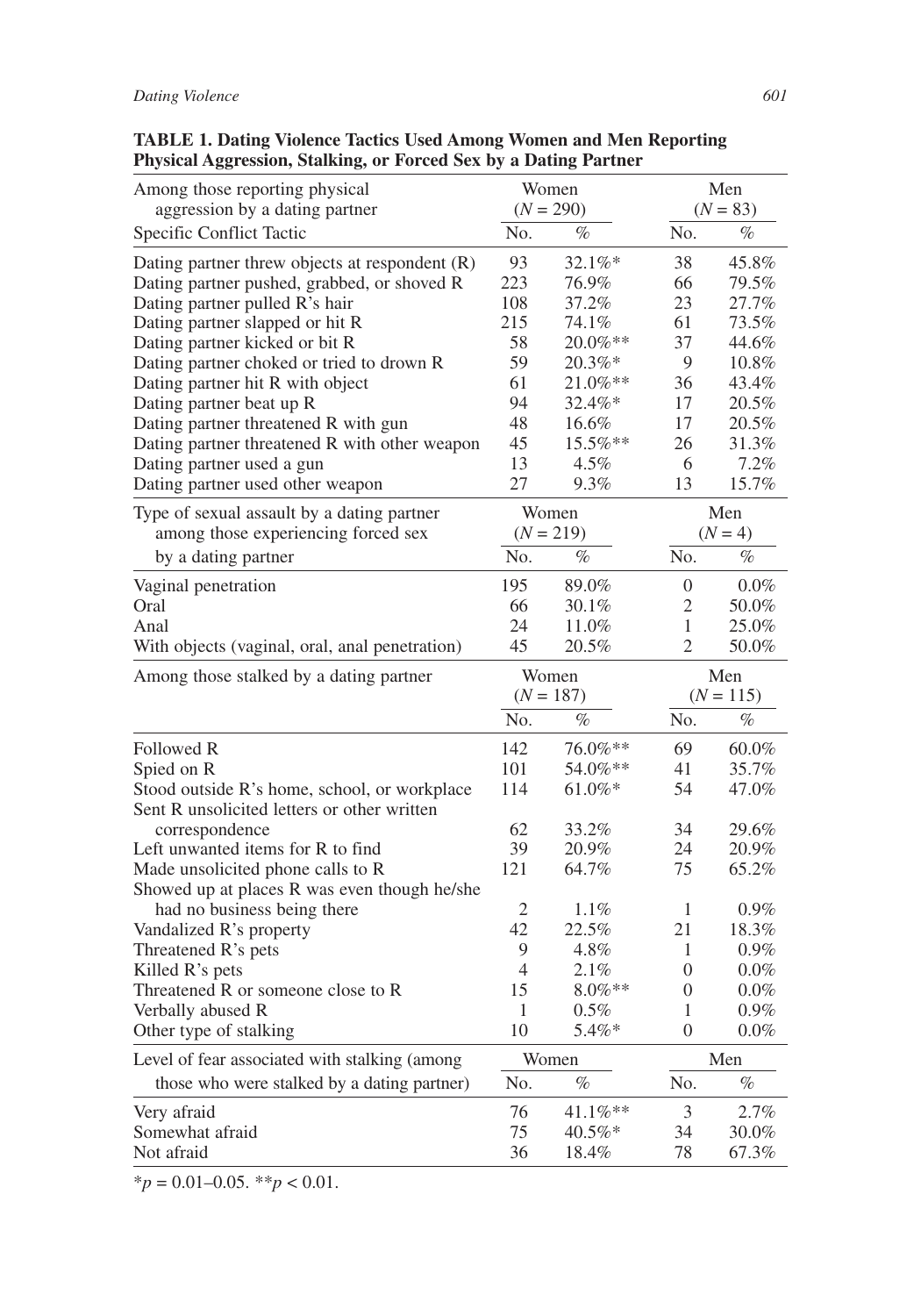| formation of the company of the company of the company of the company of the company of the company of the company of the company of the company of the company of the company of the company of the company of the company of |             |                           |                          |                |             |                        |                |
|--------------------------------------------------------------------------------------------------------------------------------------------------------------------------------------------------------------------------------|-------------|---------------------------|--------------------------|----------------|-------------|------------------------|----------------|
|                                                                                                                                                                                                                                |             |                           | Among Women $(N = 6790)$ |                |             | Among Men $(N = 7122)$ |                |
|                                                                                                                                                                                                                                | Number      | $\sqrt[6]{6}$ Aggression† | % Stalked                | % Forced Sex   | Number      | $\%$ Aggression†       | $%$ Stalked    |
| Characteristic Strata                                                                                                                                                                                                          | in Strata   | $N = 290$                 | $N = 187$                | $N = 219$      | in Strata   | $N = 83$               | $N = 115$      |
| Age                                                                                                                                                                                                                            |             |                           |                          |                |             |                        |                |
| 18-25                                                                                                                                                                                                                          |             | $6.5\%**$                 | $5.1\%***$               | $4.4\%***$     | 1046        | $3.0\%***$             | $3.4\%***$     |
|                                                                                                                                                                                                                                | 943<br>1756 | $6.0\%***$                | $3.9\%***$               | $3.9\%***$     | 1846        | $1.7\%$ *              | $2.3\%***$     |
|                                                                                                                                                                                                                                | 868         | $5.0\%$ **                | $2.3\%***$               | $3.4%***$      |             | $0.5\%***$             | $1.0\%$        |
|                                                                                                                                                                                                                                | 388         | $1.7\%$                   | $1.8\% *$                | $2.6\% *$      | 1392        | 0.5%                   | 0.7%           |
| 26-35<br>36-45<br>46-55<br>56-65 (REF)                                                                                                                                                                                         | 835         | $0.8\%$                   | 0.5%                     | $1.3\%$        | 805         | 0.4%                   | $0.8\%$        |
| Current marital status                                                                                                                                                                                                         |             |                           |                          |                |             |                        |                |
|                                                                                                                                                                                                                                | 954         | $5.8\%***$                | $5.0\%***$               | $5.5\%$ **     | 762         | $1.2\% *$              | $3.2\%***$     |
|                                                                                                                                                                                                                                | 221         | $1.4\%$                   | $1.4\%$                  | 2.3%           | 521         | $0.0\%$                | $0.0\%$        |
|                                                                                                                                                                                                                                | 175         | $8.3\%***$                | 5.1% **                  | $4.2\%$        | 1636        | $3.1\%***$             | $3.3\%***$     |
| Divorced/separated<br>Widowed<br>Single<br>Married (REF)                                                                                                                                                                       | 4440        | $3.0\%$                   | 17%                      | 2.5%           | 4672        | 0.5%                   | $0.8\%$        |
| Race                                                                                                                                                                                                                           |             |                           |                          |                |             |                        |                |
| White (REF)                                                                                                                                                                                                                    | 5181        | 4.2%                      | 2.9%<br>2.4%             | $3.3%$<br>3.1% | 5491        | 0.9%                   | $1.5%$<br>2.2% |
| Non-White                                                                                                                                                                                                                      | 1609        | $4.6\%$                   |                          |                | 1631        | $2.2\%$ *              |                |
| Educational attainment at interview                                                                                                                                                                                            |             |                           |                          |                |             |                        |                |
| < High school (REF)                                                                                                                                                                                                            |             | 3.4%                      | 2.0%                     | $1.8\%$        |             | 17%                    | 0.9%           |
| High school graduate<br>Some college                                                                                                                                                                                           | 613<br>2299 | $3.0\%$                   | $1.7\%$                  | 2.7%           | 637<br>2209 | $1.3%$<br>1.5%         | $1.5\%$        |
|                                                                                                                                                                                                                                | 2053        | $5.5\%$ *                 |                          | $3.9\% *$      | 1942        |                        | $2.4\% *$      |
| College graduate<br>Currently employed                                                                                                                                                                                         | 1825        | 4.9%                      | $3.3\%$<br>3.7%*         | $3.7%$ *       | 2334        | 0.6%                   | $1.2\%$        |
|                                                                                                                                                                                                                                |             |                           |                          |                |             |                        |                |
| Yes                                                                                                                                                                                                                            | 4868        | $4.8\%***$                | $3.1\%$ *                | $3.6\% *$      | 6163        | $\frac{1.2\%}{1.2\%}$  | 1.7%           |
| $\frac{1}{2}$                                                                                                                                                                                                                  | 1922        | 2.9%                      | $1.8\%$                  | 2.3%           | 959         |                        | $1.0\%$        |

TABLE 2. Demographic Characteristics of Men and Women Experiencing Dating Violence by Type (NVAWS)

602

Slashinski et al.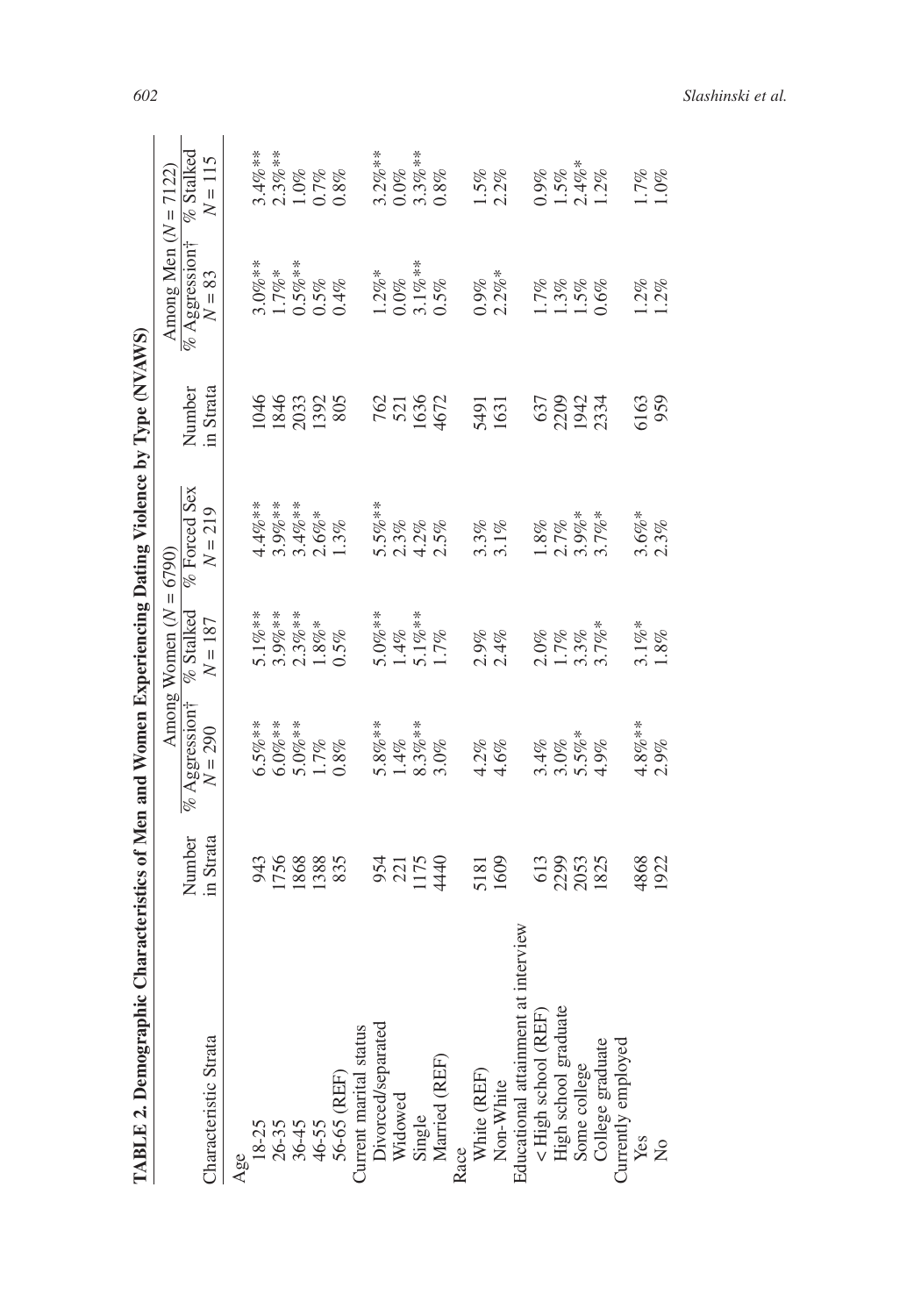| Household income at interview                                                                                      |                                      |                                      |                             |                                              |
|--------------------------------------------------------------------------------------------------------------------|--------------------------------------|--------------------------------------|-----------------------------|----------------------------------------------|
| < \$20,000                                                                                                         |                                      |                                      |                             |                                              |
|                                                                                                                    |                                      |                                      |                             |                                              |
|                                                                                                                    |                                      |                                      |                             |                                              |
| $\begin{array}{c} $20,000\text{--} $35,000$ \\ $35,000\text{--} $50,000$ \\ $50,000\text{--} $80,000$ \end{array}$ |                                      |                                      |                             |                                              |
| $> $80,000$ (REF)                                                                                                  |                                      |                                      |                             |                                              |
| Refused                                                                                                            | 1341<br>1147<br>1134<br>1627<br>1627 | 8.0%<br>8.4%<br>8.0%<br>8.0%<br>1.6% | 881<br>1262<br>1268<br>1490 |                                              |
| Health insurance                                                                                                   |                                      |                                      |                             |                                              |
| No insurance                                                                                                       | 1065<br>5052<br>5052                 | 2.7%<br>2.4%<br>2.7%<br>2.3%         |                             | 1688888<br>201488888888888<br>10001 10000001 |
|                                                                                                                    |                                      |                                      |                             |                                              |
| Government<br>Private (REF)                                                                                        |                                      |                                      | 1021<br>628<br>5382<br>5382 |                                              |
| Don't know/refused                                                                                                 |                                      |                                      |                             |                                              |
| ファー・・・・ ファーマー・ス                                                                                                    |                                      |                                      |                             |                                              |

Note. Correlate of increased dating violence risk adjusted for age and current health insurance coverage.

REF = Referent group.<br>
†Physical aggression (based on 12-item Conflict Tactic Scale).<br>
\* $p$ -value 0.01-0.05. \*\* $p$ -value < 0.01. ‡ $p = 0.06$ .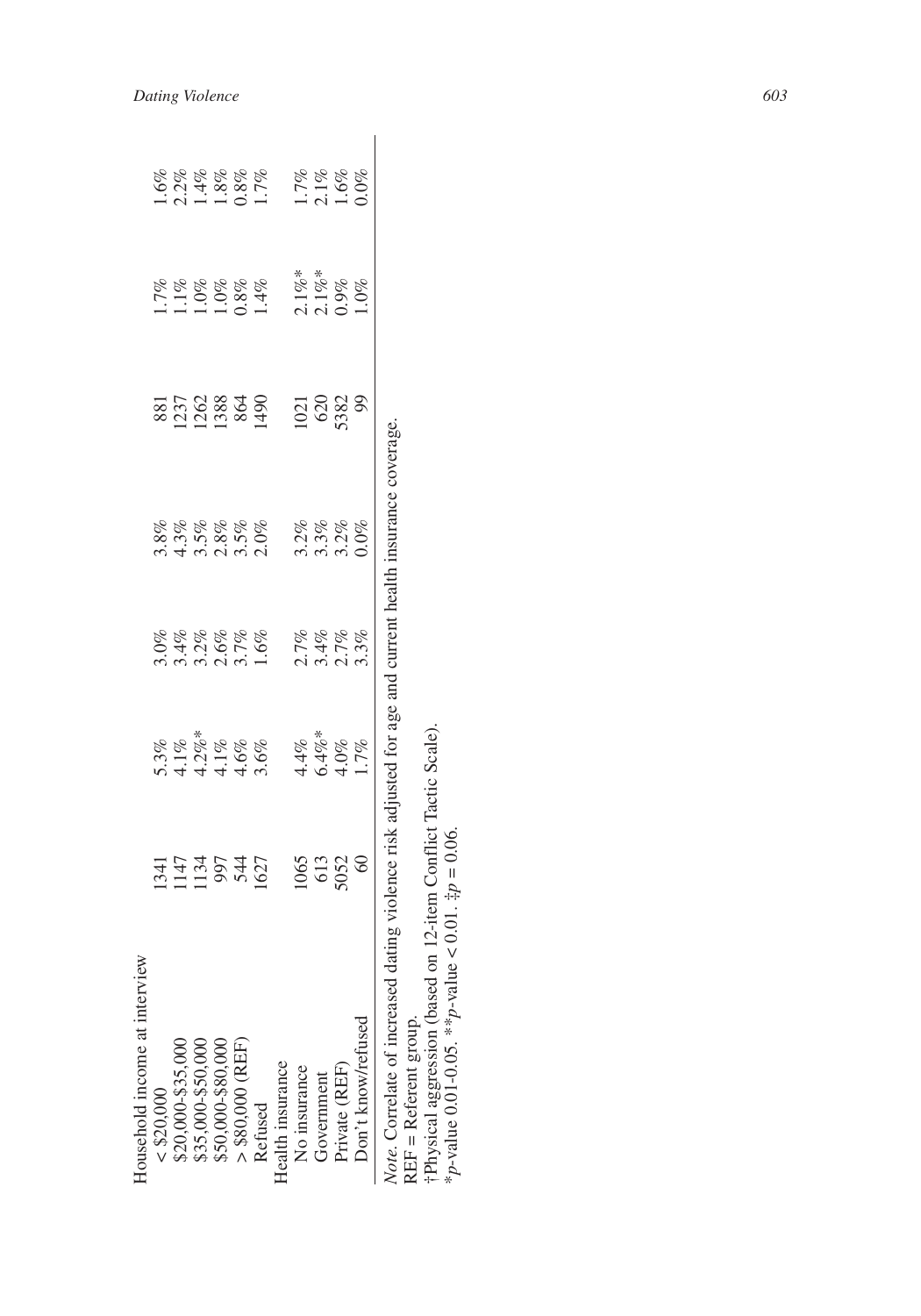|                 |                                 |                                 |                                                     |                       |                              |                    |                            |                |                       | TABLE 3. Dating Violence Experience by Type and Other Types of Interpersonal Violence Across the Lifespan Among Women and Men |                 |                             |
|-----------------|---------------------------------|---------------------------------|-----------------------------------------------------|-----------------------|------------------------------|--------------------|----------------------------|----------------|-----------------------|-------------------------------------------------------------------------------------------------------------------------------|-----------------|-----------------------------|
|                 |                                 |                                 |                                                     |                       | Among Women $(N = 6790)$     |                    |                            |                |                       | Among Men $(N = 7122)$                                                                                                        |                 |                             |
|                 |                                 |                                 | Aggression <sup>†</sup>                             |                       | Stalking                     |                    | Forced Sex                 |                |                       | Aggression†                                                                                                                   |                 | Stalking                    |
|                 | $No.$ in                        |                                 | $\overline{\Delta$ OR*                              |                       | $\overline{\Delta$ OR*       |                    | $\Delta$ OR*               | lo. in         |                       | $\Delta$ OR*                                                                                                                  |                 | $\overline{\Delta$ OR*      |
|                 | Strata                          | of                              | $(95%$ CI)                                          | Ę                     | $(95%$ CI)                   | of                 | $(95%$ CI)                 | Strata         | S,                    | $(95\% \text{ Cl})$                                                                                                           | of              | $(95%$ CI                   |
|                 | Interpersonal violence          |                                 |                                                     |                       |                              |                    |                            |                |                       |                                                                                                                               |                 |                             |
|                 |                                 | Childhood physical aggression   |                                                     |                       |                              |                    |                            |                |                       |                                                                                                                               |                 |                             |
| Yes             | 1656                            |                                 | 2.4)<br>$6.6\%$ 1.9 (1.5,                           | $\frac{4.3\%}{2.3\%}$ | 1.9(1.4, 2.5)                | 5.4%<br>2.5%       | 2.1(1.6, 2.8)              | 2488           | 1.9%                  | $2.4(1.5, 3.7)$<br>1.0 REF                                                                                                    | $3.1\%$<br>0.8% | $3.8 (2.5, 5.5)$<br>1.0 REF |
| $\frac{1}{2}$   | 5133                            | 3.5%                            | $1.0$ REF                                           |                       | $1.0$ REF                    |                    | $1.0$ REF                  | 4634           | 0.8%                  |                                                                                                                               |                 |                             |
|                 |                                 | Forced sex during childhood     |                                                     |                       |                              |                    |                            |                |                       |                                                                                                                               |                 |                             |
| Yes             | 302                             |                                 | $7.3\%$ 1.8 (1.1, 2.8)                              | 3.6%                  | $1.3(0.7, 2.5)$<br>$1.0$ REF |                    | 0.9(0.5, 1.8)              | $\frac{1}{2}$  |                       |                                                                                                                               |                 | $4.3(1.3, 14.4)$<br>1.0 REF |
| $\frac{1}{2}$   | 6488                            | 4.3%                            |                                                     | 2.7%                  |                              | $3.2\%$            | $1.0$ REF                  | 7080           | 2.4%<br>1.2%          | $1.6(0.3, 12.0)$<br>$1.0$ REF                                                                                                 | $7.1\%$<br>1.6% |                             |
|                 |                                 |                                 | Violence by an intimate partner by type of violence |                       |                              |                    |                            |                |                       |                                                                                                                               |                 |                             |
|                 | Physical aggression<br>Yes 1177 |                                 |                                                     |                       |                              |                    |                            |                |                       |                                                                                                                               |                 |                             |
|                 |                                 |                                 | 1.2)                                                | 3.7%<br>2.7%          |                              |                    | $2.5(1.9, 3.4)$<br>1.0 REF | 438            | $1.6\%$               | 1.4(0.6, 3.1)                                                                                                                 |                 | $2.6(1.4, 4.3)$<br>1.0 REF  |
| $\frac{1}{2}$   | 5613                            | 4.4%                            | $3.6\%$ 0.9 (0.6,<br>4.4% 1.0 REF                   |                       | $1.6(1.1, 2.3)$<br>$1.0$ REF | $6.0\%$<br>$2.6\%$ |                            | 6684           | $1.1\%$               | $1.0$ REF                                                                                                                     | $3.4\%$<br>1.5% |                             |
| Sexual assaults |                                 |                                 |                                                     |                       |                              |                    |                            |                |                       |                                                                                                                               |                 |                             |
| Yes             | 295                             | 5.1%<br>4.2%                    | (2.2)<br>1.3(0.8, 1.000)                            | 6.8%                  | 3.1(1.9, 5.0)                | 6.1%<br>3.1%       | $2.2(1.3, 3.6)$<br>1.0 REF |                | $\frac{9.1\%}{1.2\%}$ | 5.9 (0.7,50.0)                                                                                                                |                 | $18.2\%$ 12.3 (2.5,59.3)    |
| $\frac{1}{2}$   | 6495                            |                                 |                                                     | 2.6%                  | $1.0$ REF                    |                    |                            | 7111           |                       | $1.0$ REF                                                                                                                     | $1.6\%$         | $1.0$ REF                   |
|                 |                                 |                                 | Abuse of power and control by an intimate partner   |                       |                              |                    |                            |                |                       |                                                                                                                               |                 |                             |
| Yes             | 1271                            | 5.5%                            | (1.2)<br>1.6 (1.2, 1<br>1.0 REF                     | 4.7%                  | 2.5(1.8, 3.4)                | $6.8\%$<br>2.4%    | 3.3(2.5, 4.4)              | 663            | 2.0%                  | 1.8(1.1, 3.4)                                                                                                                 | 3.9%            | 3.3(2.1, 5.2)               |
| $\frac{1}{2}$   | 5519                            | $4.0\%$                         |                                                     | 2.3%                  | $1.0$ REF                    |                    | $1.0$ REF                  | 6459           | $1.1\%$               | $1.0$ REF                                                                                                                     | $1.4\%$         | $1.0$ REF                   |
|                 |                                 | Stalking by an intimate partner |                                                     |                       |                              |                    |                            |                |                       |                                                                                                                               |                 |                             |
| Yes             | 388                             |                                 | 1.5<br>$3.9\%$ 0.9 (0.5,<br>4.3% 1.0 REF            | 5.4%                  | $2.2(1.4, 3.5)$<br>1.0 REF   | 6.7%               | 2.3(1.5, 3.6)              | $\overline{8}$ | 0.0%                  | Ë                                                                                                                             | 8.6%            | 6.7(3.0, 15.1)              |
| $\frac{1}{2}$   | 6402                            |                                 |                                                     | 2.6%                  |                              | 3.0%               | $1.0$ REF                  | 7041           | 1.2%                  | $1.0$ REF                                                                                                                     | $1.5\%$         |                             |
|                 |                                 |                                 | $REF = Referent group; NE = Not estimate$           |                       |                              |                    |                            |                |                       |                                                                                                                               |                 |                             |

the contract control of the continuous variable and current health insurance coverage.<br>
\*OR adjusted for age as a continuous variable and current health insurance coverage.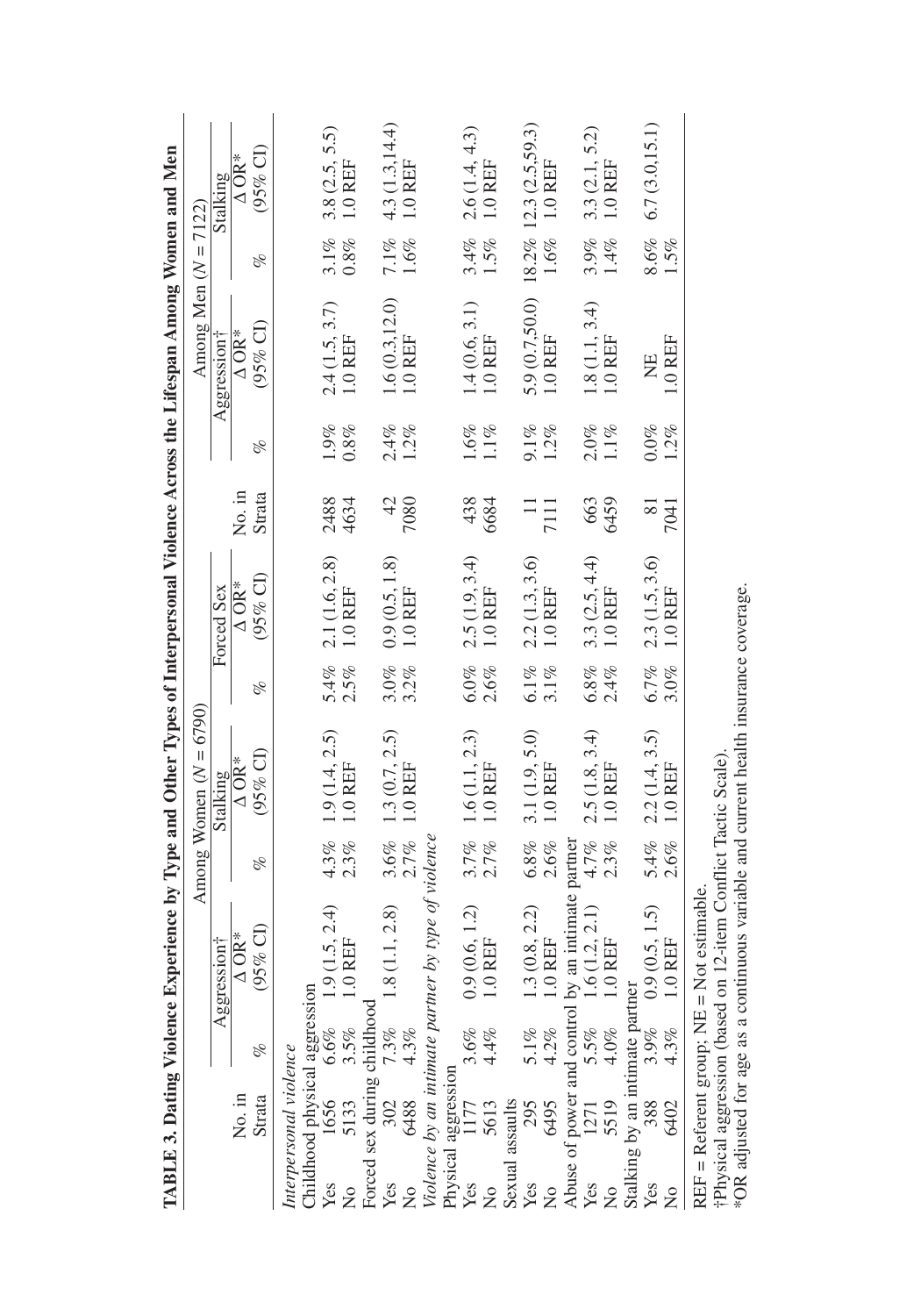| <b>TABLE 4. Dating Violence</b><br>(NVAWS) |            |                         |                                    |               |            | by Type and Current Perceived Health Status and Substance Use Among Women and Men Ages 18-65    |               |
|--------------------------------------------|------------|-------------------------|------------------------------------|---------------|------------|-------------------------------------------------------------------------------------------------|---------------|
|                                            |            |                         | Among Women $(N = 6790)$           |               |            | Among Men $(N = 7122)$                                                                          |               |
|                                            |            |                         | $\Delta^*$ OR (95% CI)             |               |            | $\Delta^*$ OR (95% CI)                                                                          |               |
|                                            |            |                         | Dating Violence & Health Indicator |               |            | Dating Violence & Health Indicator                                                              |               |
|                                            |            |                         | Dating Violence by Type            |               |            | Dating Violence by Type                                                                         |               |
|                                            | Prevalence |                         |                                    |               | Prevalence |                                                                                                 |               |
|                                            | of Health  | Aggression <sup>+</sup> | Stalking                           | Forced Sex    | of Health  | Aggression <sup>+</sup>                                                                         | Stalking      |
| Health Indicator                           | ndicator   | $(N = 290)$             | $(N = 187)$                        | $(N = 218)$   | Indicator  | $(N = 83)$                                                                                      | $(N = 115)$   |
| Current poor health                        | 2.7%       | 1.0(0.5, 2.3)           | 1.3(0.6, 3.1)                      | 1.0(0.4, 2.4) | 2.2%       | 0.7(0.1, 4.9)                                                                                   | 1.1(0.3, 4.6) |
| Current depression                         | 13.4%      | 1.5(1.1, 2.0)           | 1.2(0.8, 1.7)                      | 1.2(0.9, 1.8) | 7.5%       | 0.9(0.4, 1.9)                                                                                   | 1.0(0.5, 1.8) |
| Current drug or alcohol use by type        |            |                         |                                    |               |            |                                                                                                 |               |
| Antidepressants                            | 5.4%       | 1.7(1.1, 2.6)           | 1.5(0.8, 2.5)                      | 1.4(0.8, 2.4) | 2.3%       | ΣÄ                                                                                              | 岂             |
| Tranquilizer/pain med.                     | 11.2%      | 1.4(1.1, 1.9)           | 0.9(0.6, 1.4)                      | 1.2(0.9, 1.8) | 8.2%       | 1.0(0.5, 2.0)                                                                                   | 1.3(0.8, 2.3) |
| Recreational drugs                         | $2.1\%$    | 2.3(1.3, 3.7)           | 2.2(1.2, 4.1)                      | 1.4(0.7, 2.8) | 4.8%       | 1.3(0.6, 2.6)                                                                                   | 1.2(0.7, 2.3) |
| Heavy alcohol use                          | 1.3%       | 1.8(0.8, 3.6)           | 1.8(0.8, 4.3)                      | 1.0(0.4, 2.8) | 6.9%       | 1.2(0.6, 2.5)                                                                                   | (4(0.8, 2.4)  |
| *OR adjusted for age, health               |            |                         |                                    |               |            | insurance coverage, and interpersonal violence experienced as a child or by an intimate partner |               |

†Physical aggression (based on 12-item Conflict Tactic Scale).<br>NE = Not estimable.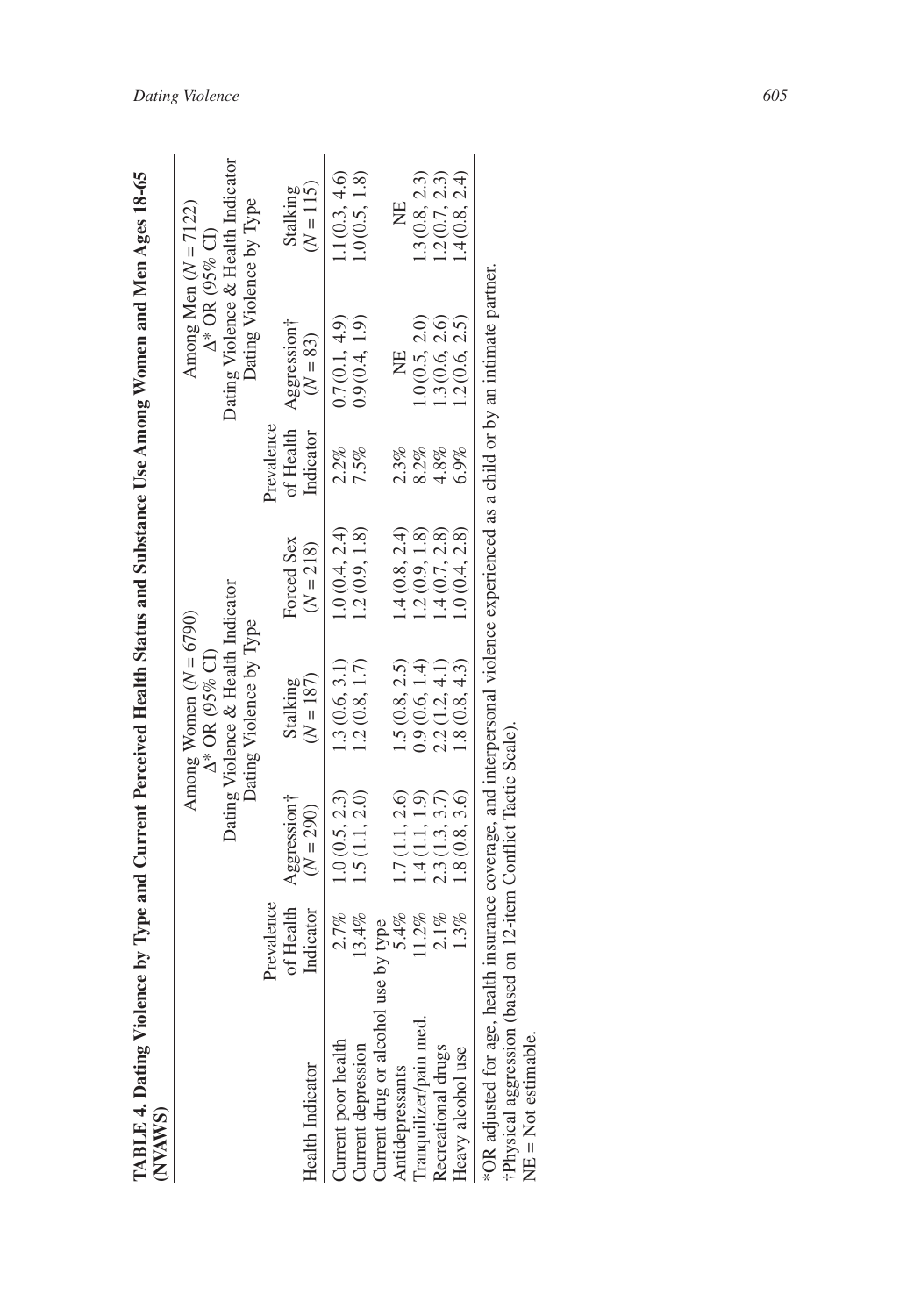## **RESULTS**

Among women, 8.3% reported either physical aggression by a dating partner (4.3%), a sexual assault by a date  $(3.2\%)$ , or being stalked by a current or former dating partner  $(2.8\%)$ . Among men, 2.4% reported either physical aggression by a dating partner  $(1.2\%)$ , a sexual assault  $(0.06\%)$ , or being stalked by a current or former dating partner  $(1.6\%)$ . Women were significantly more likely than men to report sexual assaults, physical aggression, and being stalked by a dating partner. The mean ages at first experiencing dating violence by type were  $22.7 \pm 7.4$  for physical aggression,  $19.8 \pm 6.3$  for date rape, and 24.4  $\pm$  8.5 for stalking by a dating partner. There were no statistically significant differences in age at dating violence between the genders.

Figure 1 presents the distribution of types of dating violence and their overlap for women and men, respectively, among those who experience some type of dating violence. Few men  $(9.7%)$  or women  $(20.6%)$  experienced more than one type of dating violence. Among women experiencing dating violence, physical aggression by a dating partner was the most commonly reported form of dating violence  $(51.5\%)$ , followed by sexual assaults  $(38.9\%)$  and stalking  $(33.2\%)$  whereas among men stalking was the most commonly reported form of dating violence  $(62.5\%)$ , followed by physical aggression  $(45.1\%)$  and sexual assaults were very rare  $(2.2\%)$ .

Table 1 represents the specific physical aggression tactics and the stalking tactics victims reported their dating partner used. The mean number of physical aggression tactics used by a dating partner against women in the sample was 3.60 (2.64 SD) with a range of 1-12 and for men this mean was  $4.20$  (2.72 SD) with a range of 1-11. These differences were not statistically significant. Men were more likely than women to report that their dating partner threw objects, kicked or bit them, hit them with objects, and threatened them with a knife or other object. Women were more likely than men to report that their dating partner choked or tried to drown them. Among the 219 women who reported forced sex by a dating partner, 89.5% reported vaginal forced sex, 30.1% forced oral sex, 11.4% forced anal sex, and 20.5% reported penetration with objects. Among those who reported forced sex with penetration (definition of sexual assault), 24.7% also reported incidents of forced sex without penetration.

Women stalked by a date reported more stalking tactics used  $(3.55 M \pm 2.21 SD; 1$ -9 range) than did men (2.79  $M \pm 1.94$  SD; 1-7 range). Additionally women who were stalked were significantly more likely to report high levels of fear associated with being stalked  $(41.1\%)$  than were men who were also stalked by a date  $(2.7\%)$ .

Because there was little overlap in the types of dating violence reported by men and women, we evaluated demographic correlates of each type of dating violence (physical aggression and stalking) separately for men and women. Because so few men reported sexual assaults by a dating partner, we present demographic correlates of this type of dating violence for women only. Demographic characteristics are those of the respondents at the time of the interview and not necessarily at the time of the assault. The mean years since the dating violence was 10 years. In Table 2, the number of individuals in the demographic strata is presented separately for women and men. The rate of dating violence by type is also presented for women and separately for men. If significant differences in demographic correlates for the given type of dating violence are observed, these are noted on the table by the level of statistical significance. Younger age was strongly associated with reporting all types of dating violence for women and men. When adjusting for age and health insurance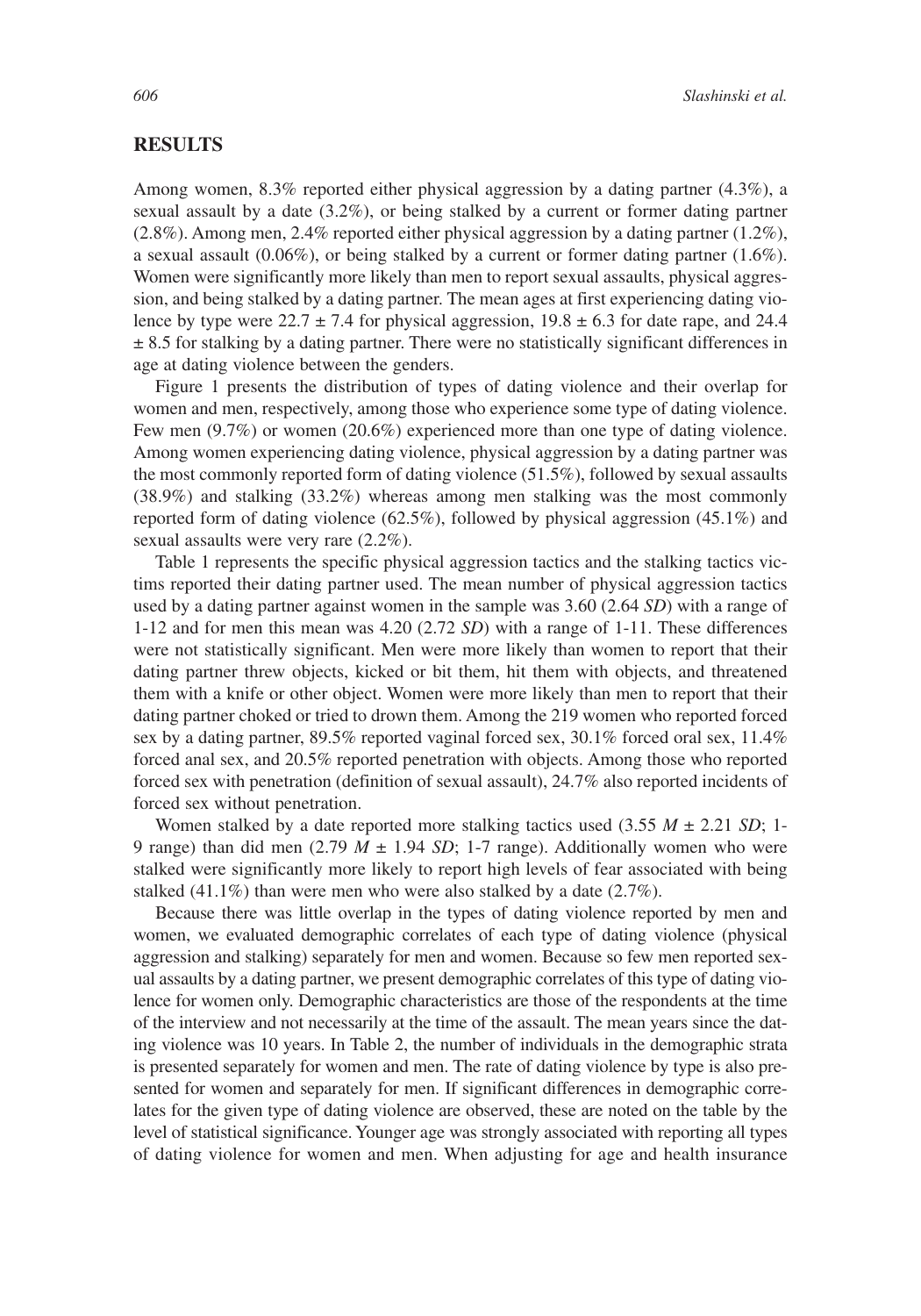

Figure 1. Types of dating violence experienced.

coverage, currently divorced or separated and single women and men were significantly more likely than married individuals to report all types of dating violence. Race was not associated with any type of dating violence for women; non-White men were twice as likely as White men to report physical aggression by a dating partner. Women with some college education or a college degree were more likely to report forced sex, being stalked by a date, and physical aggression while a college education was associated with stalking by a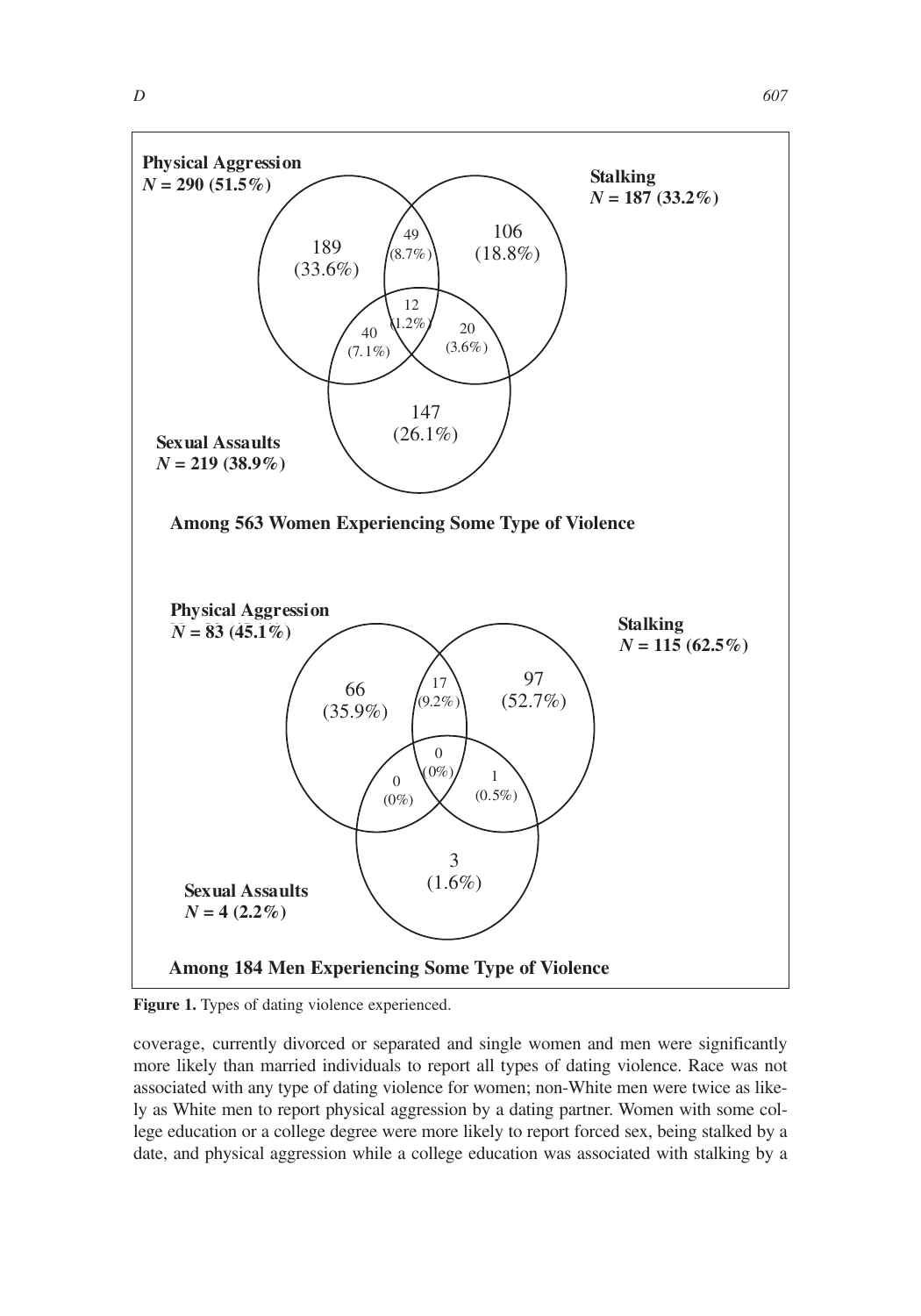date for men. After adjusting for age and health insurance coverage, income was not consistently associated with dating violence experience for men or women. However, women and men with government medical care coverage (e.g., Medicare, Medicaid, MediCal, and military, veteran, or social services payments) were more likely to report physical aggression. Men with no medical care coverage were also more likely to report physical aggression by a date. Finally, women who were currently employed were more likely to report physical aggression, stalking, and forced sex by a dating partner.

Table 3 presents the correlation between other forms of interpersonal violence in childhood, with intimate adult partners (cohabitating or marital partners), and dating violence victimization by type and within gender. For each type of dating violence, the proportion experiencing dating violence by type is presented among those who have and have not experienced the interpersonal violence category of interest. The OR adjusted for age and health insurance coverage for the association and the 95% confidence interval (CI) are also presented. For both women and men, childhood physical aggression by a parent or guardian was associated with all types of dating violence. The majority of men reporting dating violence of any type had experienced childhood physical aggression  $(60.3\%)$  as had 37.7% of women similarly victimized. Increasing numbers of tactics used by the parent or guardian were associated with subsequent dating violence risk in a dose-dependent manner for men and women; the adjusted ORs and 95% CI for subsequent dating violence and reporting one childhood physical aggression tactic were 1.5  $(1.2, 1.8)$ , for those reporting two tactics, 2.2  $(1.8, 2.8)$ , for those reporting 3 to 4 tactics, 2.3  $(1.8, 2.9)$ , and 3.1  $(2.4, 4.0)$  for those reporting five or more tactics (data not shown in Table 3). Additionally, these associations did not differ by the severity of the aggression. To illustrate, the following  $\Delta$ ORs and 95% CIs were calculated for dating violence and tactics arranged in increasing severity: having a parent "throw something at you that could hurt you" ( $\triangle$ OR = 2.3; 95% CI = 1.8, 2.8), "push, grab, or shove you" ( $\Delta$ OR = 2.0; 95% CI = 1.7, 2.3), "beat you up" ( $\Delta$ OR = 2.0; 95% CI-1.7, 2.5) and "threatened you with a weapon" ( $\Delta$ OR = 2.0; 95% CI = 1.2, 2.9). Childhood forced sex was associated with physical aggression by a dating partner for women and stalking by a dating partner for men. The majority of dating violence among women (94.0%) and men (97.8%), however, occurs among those who have not experienced forced sex as children.

Physical aggression by a dating partner was not consistently associated with IPV by type for women or men with the exception that physical aggression by a date was associated with abuse of power and control by an intimate partner for men and women. Being stalked by a date was associated with all types of IPV for women and men. Similarly forced sex by a dating partner was associated with all types of IPV for women.

Table 4 presents the association between dating violence by type and current health status. The prevalence of the health indicator is presented by gender and adjusted OR and 95% CIs, adjusted for age, health insurance coverage, and other interpersonal violence, were presented for the association between dating violence by type and the health indicator. Dating violence was not associated with the respondent's current perception of their physical health. However, among women, physical aggression by a dating partner was associated with current depressive symptoms ( $\Delta$ OR = 1.5; 95% CI = 1.1, 2.0), current antidepressant use ( $\Delta$ OR = 1.7; 95% CI = 1.1, 2.6), current tranquilizer or pain killer use  $(\Delta$ OR = 1.4; 95% CI = 1.1, 1.9) and with current recreational drug use ( $\Delta$ OR = 2.3; 95%  $CI = 1.3, 3.7$ . Stalking by a dating partner was also associated with recreational drug use  $(\Delta$ OR = 2.2; 95% CI = 1.2, 4.1) among women. Dating violence victimization for men was not associated with any current health indicator or substance use.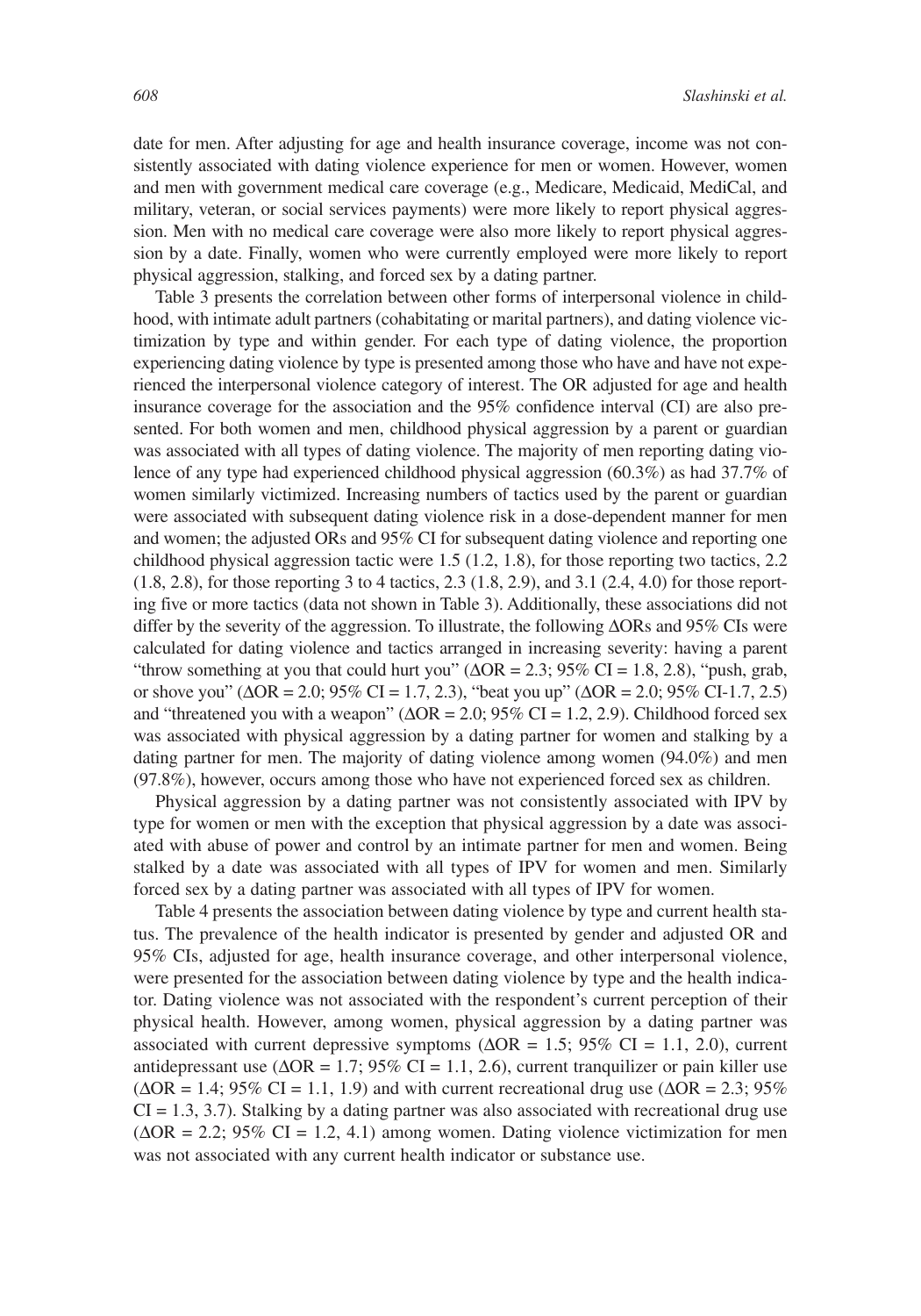Because the dating violence experience may have occurred many years in the past (range from current experience to 45 years ago;  $M = 10.6$ ;  $SD = 9.2$  years), we explored whether time since last dating violence was associated with the health indicators (Table 5). We grouped dating violence by type of experience (stalking, aggression, or force sex) and time since the last event ( $\leq$  5 years and 5 or more years with those never experiencing dating violence as the unexposed group). We restricted this analysis to women only because we lacked sufficient power for parallel analyses among men. More recent (last 5 years) stalking by a dating partner was associated with current depression and current antidepressant medication use while physical aggression of more than 5 years ago was associated with current depression and antidepressant usage. Similarly less recent physical aggression was associated with current pain medication use. More recent physical aggression, forced sex, and stalking were all associated with current recreational drug use while less recent dating violence was not consistently associated with dating violence. A similar pattern was observed for recent dating violence by type and current heavy alcohol usage among women. Among men, less recent physical aggression ( $\Delta$ OR = 2.4; 95% CI  $= 0.9, 6.8$ ) and stalking ( $\Delta$ OR = 2.7; 95% CI = 1.2, 6.9) were more strongly associated with recreation drug use.

#### **DISCUSSION**

The aims of this article were to report on the frequency, patterns, and associations of dating violence experienced by type for women and men in a population-based sample. The results of our analyses of the NVAWS add to the existing literature regarding physical aggression, forced sex, and stalking victimization by dating partners and our results indicate that women who experience dating violence are more likely than men to report experiencing physical aggression, sexual assaults, and stalking behaviors. These results are consistent with studies (Baier et al., 1991; Bjerregaard, 2001; Blackburn, 2000; Coker, McKeown, et al., 2000; Davis, Coker, et al., 2002; Foshee, 1996; Harned, 2001; Logan et al., 2000; Makepeace, 1986; Marshall & Rose, 1990; O'Keefe, Brockopp, & Chew, 1986; Smith et al., in press; Tontodonato & Crew, 1992; White & Koss, 1991; Zweig et al., 1997), the majority of which were not population-based samples.

The lifetime prevalence of dating violence (8.3% among women and 2.4% among men) reported for this study falls at the lower end of the range of prevalence estimated recently provided in systematic reviews (Glass et al., 2003; Lewis & Fremouw, 2001); the range is from 9% (Roscoe & Callahan, 1985) to 79% (Marshall & Rose, 1990) with approximately 20% being the more frequently reported lifetime prevalence estimate. Several factors may explain the lower rates of dating violence observed in this study. First, this populationbased sample was obtained through random-digit dial and includes an older and probably more affluent sample when compared with high school based samples. The NVAW asks about acts of physical aggression by an adult. Aggression by a dating partner who was not an adult would be excluded in these dating violence estimates. When asking about dating violence among younger populations, subjects have less time over which to recall their experiences; thus for the NVAWS the lower prevalence may be a function of forgetting or perhaps discounting violence. Jackson, Cram and Seymour (2000) found that although high school aged boys and girls reported similar rates of dating violence victimization, boys were significantly more likely than girls to report not being bothered by the aggression. Men may be less likely to recall dating violence over time if the violence had little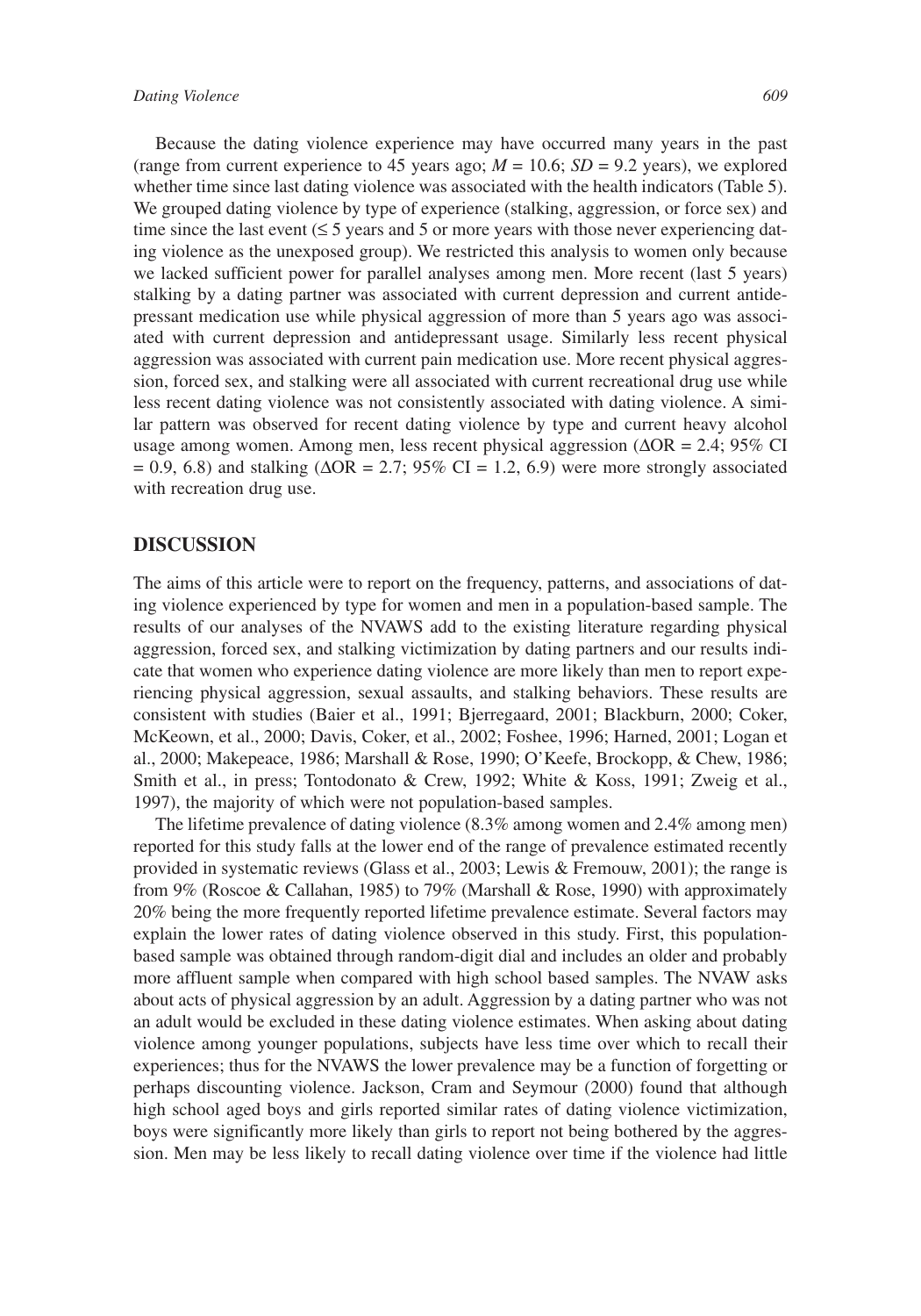| TABLE 5. Dating Violence by Type and Recency of Last Experience and Current Perceived Health Status and Substance Use Among<br>Women Ages 18-65 (NVAWS) |                                 |                                                              |                           |                                 |                                 |                             |
|---------------------------------------------------------------------------------------------------------------------------------------------------------|---------------------------------|--------------------------------------------------------------|---------------------------|---------------------------------|---------------------------------|-----------------------------|
|                                                                                                                                                         |                                 | $\Delta$ OR* (95% CI): Dating Violence by Type and Recency** |                           |                                 |                                 |                             |
|                                                                                                                                                         | Physical Aggression by a Date   |                                                              |                           | Forced Sex by a Date            | Stalking by a Date              |                             |
|                                                                                                                                                         | Last Experience Last Experience |                                                              |                           | Last Experience Last Experience | Last Experience Last Experience |                             |
| Health Outcome                                                                                                                                          | 1-5 years ago<br>$N = 97$       | $>$ 5 years ago<br>$N = 193$                                 | 1-5 years ago<br>$N = 39$ | $>$ 5 years ago<br>$N = 179$    | 1-5 years ago<br>$N = 88$       | $>$ 5 years ago<br>$N = 99$ |
| Current poor health                                                                                                                                     | 0.5(0.1, 3.9)                   | 1.4(0.6, 3.2)                                                | 1.6(0.2, 12.4)            | 1.0(0.4, 2.6)                   | 1.0(0.2, 4.4)                   | 1.8(0.7, 5.2)               |
| Current depression                                                                                                                                      | 1.3(0.8, 2.2)                   | 1.7(1.2, 2.4)                                                | 2.1(1.0, 4.7)             | 1.2(0.8, 1.7)                   | 1.6(0.9, 2.7)                   | 1.0(0.5, 1.8)               |
| Current antidepressant use                                                                                                                              | 0.9(0.3, 2.6)                   | 2.1(1.3, 3.5)                                                | 2.0(0.6, 6.5)             | 1.5(0.9, 2.5)                   | 2.1 (1.0, 4.4)                  | 1.3(0.6, 2.8)               |
| Current pain medication                                                                                                                                 | 1.2(0.7, 2.2)                   | 1.5(1.1, 2.2)                                                | 1.9(0.8, 4.2)             | 1.2(0.8, 1.8)                   | 1.3(0.7, 2.3)                   | 0.8(0.4, 1.4)               |
| Current recreational drug use                                                                                                                           | 2.1(1.0, 4.4)                   | 2.6(1.4, 5.0)                                                | 2.4(0.8, 7.0)             | 1.1(0.4, 2.7)                   | 3.0(1.5, 6.1)                   | 1.4(0.4, 4.4)               |
| Heavy alcohol use                                                                                                                                       | 2.2(0.8, 6.2)                   | 1.6(0.6, 4.4)                                                | 2.5(0.6.10.8)             | 0.7(0.2, 2.7)                   | 2.3(0.8, 6.7)                   | 1.5(0.4, 6.1)               |
| *OR adjusted for age, health insurance coverage, and interpersonal violence experienced as a child or by an intimate partner.                           |                                 |                                                              |                           |                                 |                                 |                             |
| **Timing of last dating violence; 1-5 years, > 5 years, comparison unexposed group are those never experiencing dating violence.                        |                                 |                                                              |                           |                                 |                                 |                             |

†Physical aggression (based on 12-item Conflict Tactic Scale).

610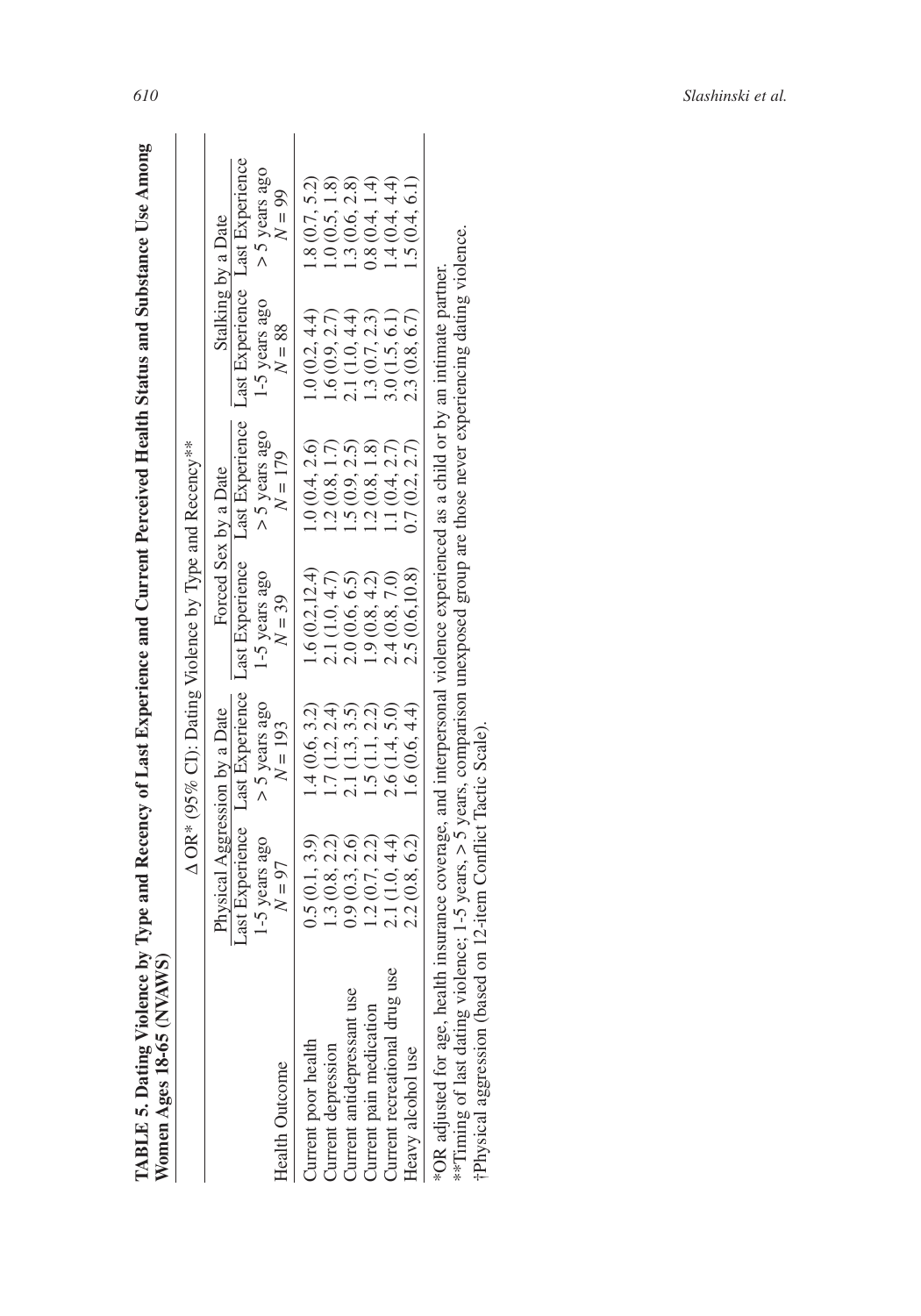impact on them. Unfortunately data were not available from the NVAWS to characterize the directionality or intent of physical aggression by dating violence by men and women. Finally, interviewee fatigue may have also been a factor in the lower prevalence estimates. If a respondent reports acts of physical aggression by an adult, a set of questions are asked about each person who was physically aggressive toward the respondent. Respondents with multiple violence experiences may neglect to report all incidents given the time required to report. If true, earlier experiences in adulthood would most likely be excluded and these might disproportionately be dating violence experiences.

We found little overlap in the types of dating violence experienced by both women and men. Recall that this is one of the few studies to explore stalking by a dating partner and to explore patterns of dating violence by type. While we did find that some demographic factors (i.e., age and marital status for women and men and current employment for women) were correlated with all types of dating violence, there were some differences in demographic correlates of dating violence by type and by gender. Non-White race was associated with physical aggression by a date yet not with being stalked and only among men. Being currently insured by a government program of health insurance was significantly associated with only physical aggression by a date for women and men. Recall that these correlations are adjusted. These differences in correlates of dating violence by type suggest the need to continue to characterize the range of dating violence experience. Our not finding significant overlap in physical and forced sex forms of dating violence is somewhat inconsistent with past studies (Ackard & Neumark-Sztainer, 2002; Coker, McKeown, et al., 2000; Jackson et al., 2000) perhaps due to the reasons cited above for the lower prevalence of dating violence reporting by the NVAWS.

For both women and men, dating violence victimization by type was clearly associated with a history of childhood physical aggression, childhood sexual abuse, and with partner violence. Childhood physical abuse has been associated with all types of dating violence (Blackburn, 2000; Downs et al., 1992; Marshall & Rose, 1990; Siegelman et al., 1984; Wolfe et al., 2001) while childhood forced sex has been associated with experiencing physical aggression and stalking victimization only (Banyard et al., 2000; Blackburn, 2000). Davis and colleagues (2002), drawing on this same data set, also found that for both women and men, stalking victimization was clearly associated with a history of childhood physical aggression and sexual abuse. Our findings suggest that the impact of childhood physical assaults by a parent or guardian on subsequent risk of dating violence victimization may have significant public health importance. Almost one-third of men and one-quarter of women (Table 3) reported at least one physically aggressive behavior by a parent or guardian during their childhood. If we assume that childhood physical aggression is etiologically linked to dating violence and calculate the population attributable risk for childhood physical aggression and dating violence, we find that 41.3% of dating violence victimization can be attributable to childhood physical aggression by a parent for men as can 19.6% of dating violence victimization among women. We found that the number of childhood physical aggressive tactics used by parents were associated with a significantly increased risk of dating violence victimization for both men and women (chisquare for continuous variable = 92.24,  $p < .0001$ ). Interestingly, the less severe forms of physical aggressive tactics used were as strongly associated with subsequent dating violence as the more severe forms for both men and women. Parental marital violence may also explain this link between childhood physical aggression and dating violence since adults who use violence against a partner frequently use violence against children. McCloskey and Lichter (2003) report from a longitudinal cohort study that children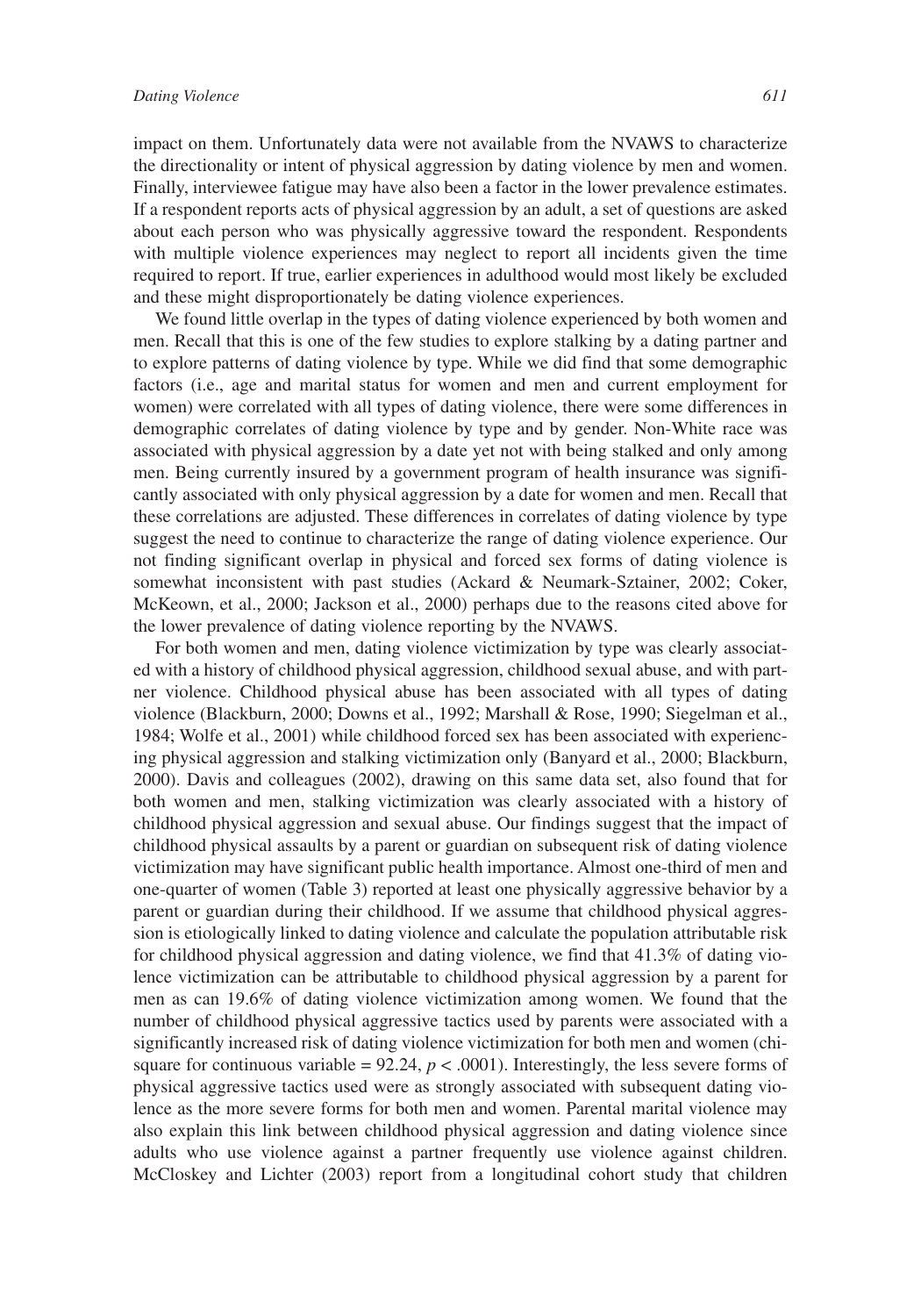exposed to parental partner violence were significantly more likely to report aggression toward adolescent peers and dating partners. These findings have public health importance because corporal punishment is still a relatively common practice and we find that relatively minor aggression which may not be viewed as child abuse are strongly associated with risk of subsequent dating violence victimization for men and women. These findings are consistent with those of Straus and Kantor (1994) who found that children experiencing corporal punishment were at increased risk of developing a range of negative mental health outcomes as adults and of partner violence and physical abuse of children. Similarly, DuRant, Cadenhead, Pendergrast, Slavens, and Linder (1994) found that corporal punishment was associated with adolescents' self-reported use of violence.

Previous research suggests that adolescent dating violence is similar to IPV in terms of severity and frequency (Guite, 2001; Makepeace, 1981) and appears to surpass that of married couples. Others interpret this to mean that there is an overall reduction in physical aggression between partners as they grow older and attempt to resolve their conflicts by more constructive means (Billingham, Bland, & Leary, 1999; McLaughlin, Leonard, & Senchak, 1992). All forms of dating violence were associated with abuse of power and control by subsequent intimate partners for both women and men. Stalking by a dating partner for both men and women and sexual assaults by a date among women were associated with physical assaults, sexual assaults, and stalking by an intimate partner.

Dating violence victimization was associated with adverse mental health outcomes for women in the NVAWS. Consistent with other research reviewed by Glass, Fredland, Campbell, Yonas, Sharps, and Kub (2003), dating violence was associated with deleterious health effects and with subsequent development of substance abuse. Coker, McKeown, and colleagues (2000) reported that female adolescent dating violence victims were significantly more likely than males to report negative mental health outcomes while male adolescents who perpetrate dating violence were at greater risk of adverse health outcomes and poorer life satisfaction (Coker, McKeown, et al., 2000). Underreporting of dating violence is a clear possibility in this study given the time since last experiencing dating violence (average of 10 years) and this bias may explain our relatively lower rates of dating violence. Gender differences in willingness to report aggression, stalking, or forced sex by a date over the telephone may also impact underreporting of dating violence and may explain our seeing no association between dating violence and mental health or substance use for men. Because the NVAWS is exclusively a victimization survey, we do not know whether some men or women who report victimization may also be perpetrators. Further, physical aggression, as measured using an abbreviated form of the Conflict Tactics Scale (CTS), does not provide the context needed to assess the intent or directionality of physical assaults. Past research (Coker, McKeown, et al., 2000; Foshee, Linder, MacDougall, & Bangdiwala, 2001; Gray & Foshee, 1997) suggests that mutual dating violence is relatively common although the health impact may not be similar by gender.

Several additional limitations also deserve mention. We were not able to establish causality for the observed links between dating violence, future IPV, and health outcomes in this cross-sectional study. Anonymous survey data regarding perceived health status and current drug and alcohol use may be misclassified. Dating violence may have shorter term mental and physical consequences for both men and women yet given the time since first experiencing dating violence in this study and the fact that we only have data on current health status, we may not be able to observe these associations. Finally, we have limited statistical power to detect differences in health and substance use risks by the specific dating violence type particularly for men.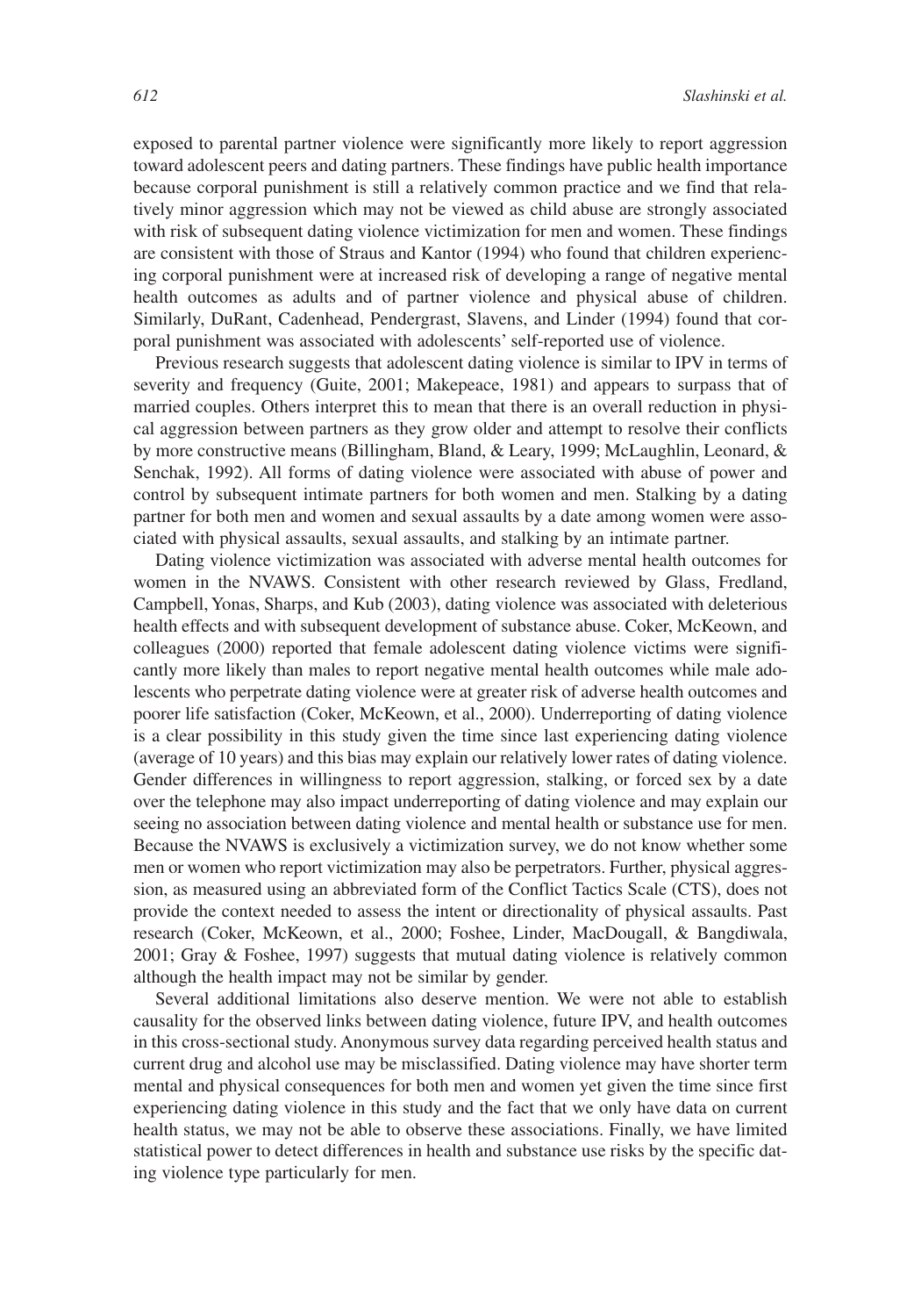This is the first large population-based study to provide estimates of dating violence victimization among women and men. Additionally, this is the first study to investigate the association between physical aggression, forced sex, and stalking victimization by a dating partner, interpersonal violence across the lifespan, and long-term mental health effects for both women and men. Our data clearly show that dating violence victimization is a significant issue and deserves further scrutiny. We have shown here that physical aggression and stalking by a dating partner may have an impact that is quite enduring for women. In contrast with past analyses of the negative effects of dating violence (Coker, McKeown, et al., 2000), we were able to control for the potential impact of demographic factors and other interpersonal violence on the association between dating violence and health outcomes.

## **IMPLICATIONS**

This analysis of dating violence by type demonstrates the need to include both forced sex and stalking to the range of aggressive behaviors some dating partners use to control their partners. Developing and validating a dating violence screening tool that includes physical aggression, forced sex, stalking, and psychological abuse could be an important advancement for the field. Parents, teachers, counselors, and health care providers could use this screening tool to identify young adolescents or adults who may be experiencing dating violence and help identified individuals receive needed support and services to counteract this violence.

Our finding that childhood physical aggression by a parent or guardian was associated with a two- to three-fold increased risk of subsequently being a victim of all three types of dating violence studies for both men and women deserves and has received some action. Violence toward children, even in the context of discipline, may increase risk of children becoming a victim or perhaps a perpetrator of violence (Straus & Kantor, 1994; Straus & Mouradian, 1998; Straus & Stewart, 1999; Straus, Sugarman, & Giles-Sims, 1997). Stein and Perrin (1998), for the American Academy of Pediatrics, provide advice to parents on alternatives to corporal punishment when discipline is needed and they warn of the potentially deleterious side effects of corporal punishment. Other health care providers have called for efforts to end violence, including corporal punishment, within families (Wissow & Roter, 1994) and in schools (Anonymous, 1992). Yet most family physicians (70%) and pediatricians (59%) support the use of corporal punishment (McCormick, 1992) and the prevalence of corporal punishment remains high (Straus & Stewart, 1999). More must be done to educate parents, health care providers, teachers, and the criminal justice community in alternatives to corporal punishment for effective discipline as a primary prevention intervention to reduce interpersonal violence including dating and partner violence.

For victims, seeking help from family, friends, school counselors, local service providers, and local law enforcement officials are all important options. Developing a personal safety plan is also a practical and empowering step. This plan includes a safe place to go, if needed, and alternative locations for copies of keys, money, credit cards, clothes, and important papers. If a date becomes a stalker, a key message for victims is seek help. Despite victims' hopes, stalkers rarely stop this behavior on their own. Victims need to document the stalking behaviors with, for example, logs or tapes of calls or e-mails, pictures of the stalking outside of school, home, or work, and police documentation of injury and property damage.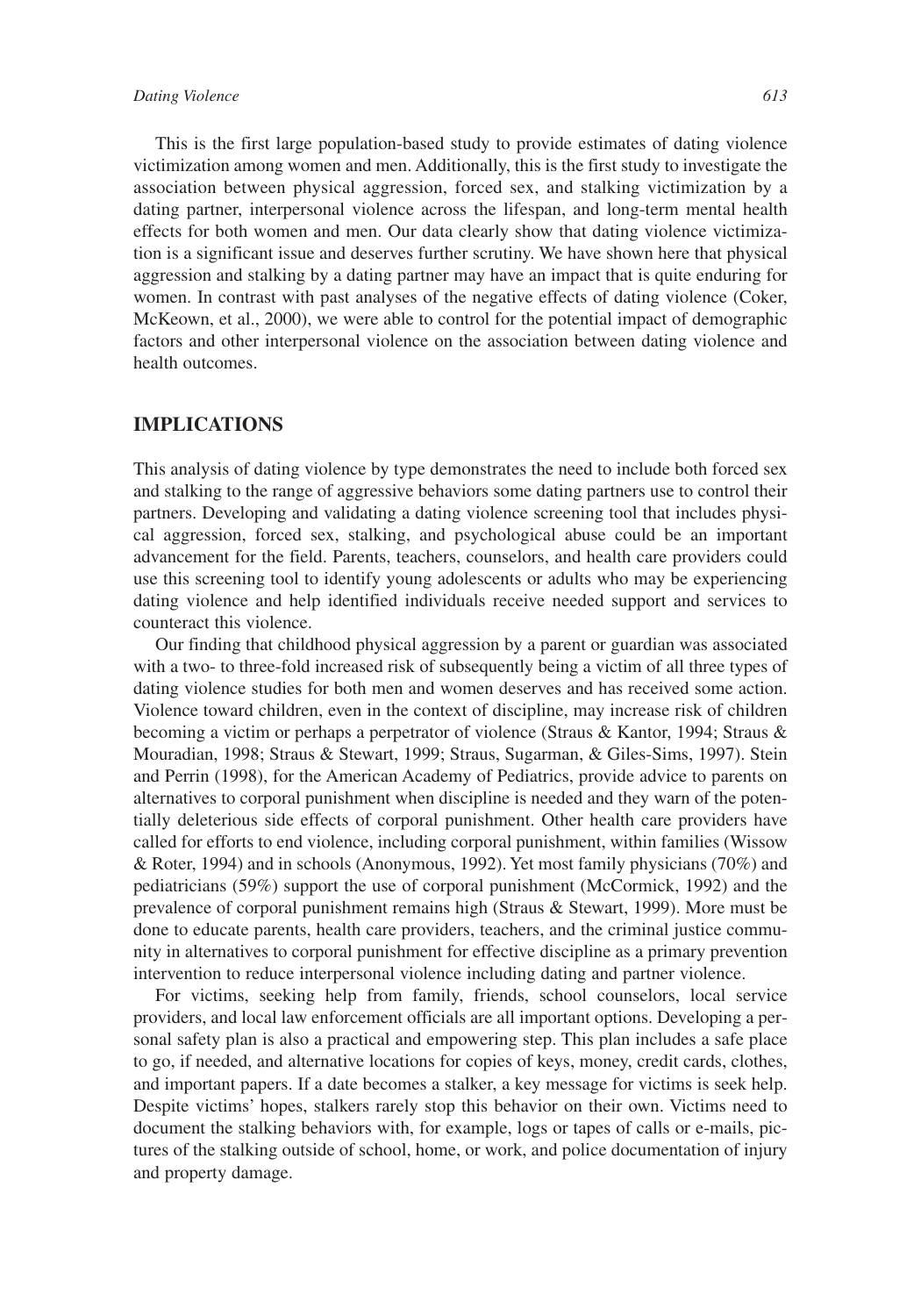For the criminal justice community, there is a clear need for comprehensive training on the credibility of dating violence reports from women and men, and the respective safety needs of dating violence victims. Data from the NVAWS indicate that stalking victims believe that informal warnings by police are effective (Tjaden & Thoennes, 1998). Coordination of efforts by police, lawyers, and judges to assist victims and effectively rehabilitate perpetrators is needed.

For researchers, future analyses are need to examine dating violence victimization and perpetration by type to include physical aggression, forced sex, psychological abuse, and stalking behaviors. Ideally, research should be population-based, longitudinal in nature, and include information on important confounding factors. Additional research is needed to explore short and longer-term health effects of dating violence by type.

For society as a whole and individuals specifically, we are responsible for how we care for one another. Caring includes how we discipline our children, treat our spouses, neighbors, coworkers, and how we respond to victims and perpetrators of violence. Both need nonjudgmental emphatic support. This does not mean that perpetrators should not be held accountable for their actions but that compassion is important toward behavior change. The important work of McCloskey and Lichter (2003) support this assertion. In a longitudinal study of children exposed to parental partner violence, more empathic youths were significantly less likely to engage in dating and peer aggression. The authors suggest that interventions should emphasize "empathy building" to reduce future violence among those at high risk of dating and partner violence (McCloskey & Lichter, 2003).

#### **REFERENCES**

- Ackard, D., & Neumark-Sztainer, D. (2002). Date violence and date rape among adolescents: Associations with disordered eating behaviors and psychological health. Child Abuse & Neglect, 26, 455-473.
- Anonymous. (1992). Corporal punishment in schools. A position paper for the Society for Adolescent Medicine. Journal of Adolescent Health, 13, 240-246.
- Arias, I., Samios, M., & O'Leary, K. D. (1987). Prevalence and correlates of physical aggression during courtship. Journal of Interpersonal Violence, 2, 82-90.
- Baier, J. L., Rosenzweig, M. G., & Whipple, E. G. (1991). Patterns of sexual behaviors, coercion, and victimization of university students. Journal of College Student Development, 32, 310-322.
- Banyard, V. L., Arnold, S., & Smith, J. (2000). Childhood sexual abuse and dating experiences of undergraduate women. Child Maltreatment, 5(1), 39-48.
- Beck, A. T., & Beck, R. W. (1972). Screening depressed patients in family practice: A rapid technique. Postgraduate Medicine, 52, 81-85.
- Bergman, L. (1992). Dating violence among high school students. Social Work, 37, 21-27.
- Bernard, M. L., & Bernard, J. L. (1983). Violent intimacy: The family as a model for love relations. Family Relations, 32, 280-286.
- Billingham, R. E., Bland, R., & Leary, A. (1999). Dating violence at three time periods: 1976, 1992, and 1996. Psychological Reports, 85(2), 574-578.
- Bjerregaard, B. (2001). An empirical study of stalking victimization. Violence and Victims, 15, 389-406.
- Blackburn, E. J. (2000). "Forever yours": Rates of stalking victimization, risk factors and traumatic responses among college women. Dissertation Abstracts International, Section B: The Sciences and Engineering, 60(11-B), 5763.
- Bookwala, J., Frieze, I. H., Smith, C., & Ryan, K. (1992). Predictors of dating violence: A multivariate analysis. Violence and Victims, 7(4), 297-311.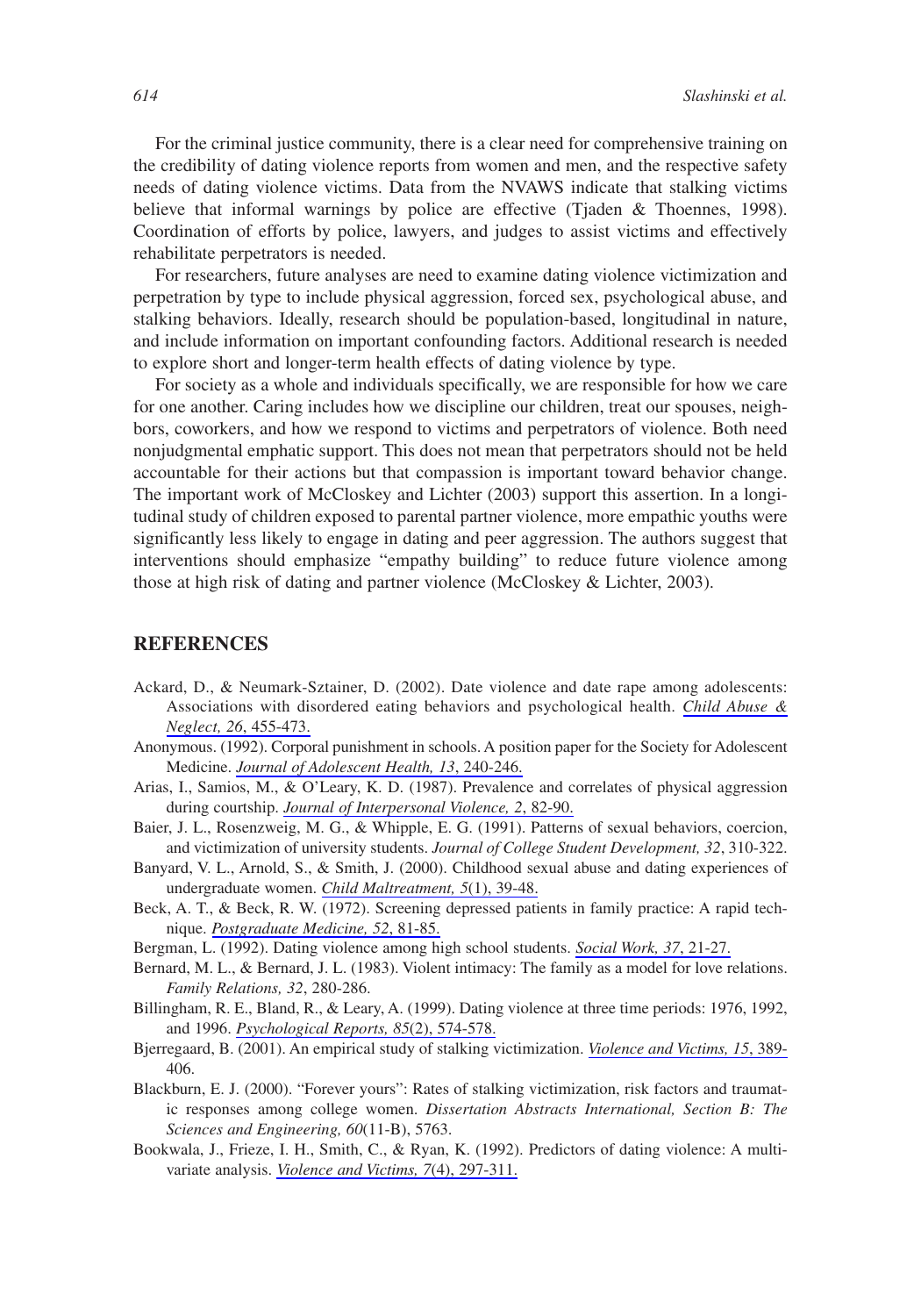- Burcky, W., Reuterman, N., & Kopsky, S. (1988). Dating violence among high school students. School Counselor, 35, 353-358.
- Capaldi, D. M., & Owen, L. D. (2001). Physical aggression in a community sample of at-risk young couples: Gender comparisons for high frequency, injury, and fear. Journal of Family Psychology,  $15(3)$ , 425-440.
- Cate, R. M., Henton, J. M., Koval, J., Christopher, F. S., & Lloyd, S. (1982). Premarital abuse: A social psychological perspective. Journal of Family Issues, 3, 79-90.
- Coffey, P., Leitenberg, H., Henning, K., Bennett, R. T., & Jankowski, M. K. (1996). Dating violence: The association between methods of coping and women's psychological adjustment. Violence and Victims, 11(3), 227-238.
- Coker, A. L., McKeown, R. E., Sanderson, M., Davis, K. E., Valois, R. F., & Huebner, E. S. (2000). Severe dating violence and quality of life among South Carolina high school students. American Journal of Preventive Medicine, 19(4), 220-227.
- Coker, A. L., Smith, P. H., Bethea, L., King, M. R., & McKeown, R. E. (2000). Physical health consequences of physical and psychological intimate partner violence. Archives of Family Medicine, 9(5), 451-457.
- Davis, K. E., Ace, A., & Andra, M. (2002). Stalking perpetrators and psychological maltreatment of partners: Anger-jealousy, attachment insecurity, need for control, and breakup context. Violence and Victims, 15, 407-426.
- Davis, K. E., Coker, A. L., & Sanderson, M. (2002). Physical and mental health effects of being stalked for men and women. Violence and Victims, 17, 429-443.
- Davis, K. E., Frieze, I. H., & Maiuro, R. D. (2002). Stalking: Perspectives on victims and perpetrators. New York: Springer Publishing.
- Downs, W. R., Miller, B. A., Testa, M., & Panek, D. (1992). Long-term effects of parent to child violence for women. Journal of Interpersonal Violence, 7, 365-382.
- DuRant, R. H., Cadenhead, C., Pendergrast, R. A., Slavens, G., & Linder, C. W. (1994). Factors associated with the use of violence among urban black adolescents. American Journal of Public Health, 84, 612-617.
- Durant, T., Colley-Gilbert, B., Saltzman, L. E., & Johnson, C. H. (2000). Opportunities for intervention: Discussing physical abuse during prenatal care visits. American Journal of Preventive Medicine, 19(4), 238-244.
- Dye, M. L., & Eckhardt, C. I. (2000). Anger, irrational beliefs, and dysfunctional attitudes in violent dating relationships. Violence and Victims, 15(3), 337-350.
- Fagan, J., & Browne, A. (1994). Violence between spouse and intimates: Physical aggression between women and men in intimate relations. In A. J. Reiss, Jr., & J. A. Roth (Eds.), Understanding and preventing violence: Vol. 3, Social influences (pp. 115-292). Washington, DC: National Academy Press.
- Fisher, B., Cullen, F., & Turner, M. (2000). The sexual victimization of college women. Washington, DC: U.S. Department of Justice, Office of Justice Programs.
- Follette, V., & Alexander, P. C. (1992). Dating violence: Current and historical correlates. Behavioral Assessment, 14, 39-52.
- Follingstad, D. R., Rutledge, L. L., Polek, D. S., & Hawkins, K. (1988). Factors associated with patterns of dating violence toward college women. Journal of Family Violence, 3, 169-182.
- Foo, L., & Margolin, G. (1995). A multivariate investigation of dating aggression. Journal of Family Violence, 10, 351-377.
- Foshee, V. A. (1996). Gender differences in adolescent dating abuse prevalence, types, and injuries. Health Education Research, 11, 275-286.
- Foshee, V. A., Linder, F., MacDougall, J. E., & Bangdiwala, S. (2001). Gender differences in the longitudinal predictors of adolescent dating violence. Preventive Medicine, 32(2), 128-141.
- Glass, N., Fredland, N., Campbell, J., Yonas, M., Sharps, P., & Kub, J. (2003). Adolescent dating violence: Prevalence, risk factors, health outcomes, and implications for clinic practice. Journal of Obstetric, Gynecologic, & Neonatal Nursing, 33, 227-238.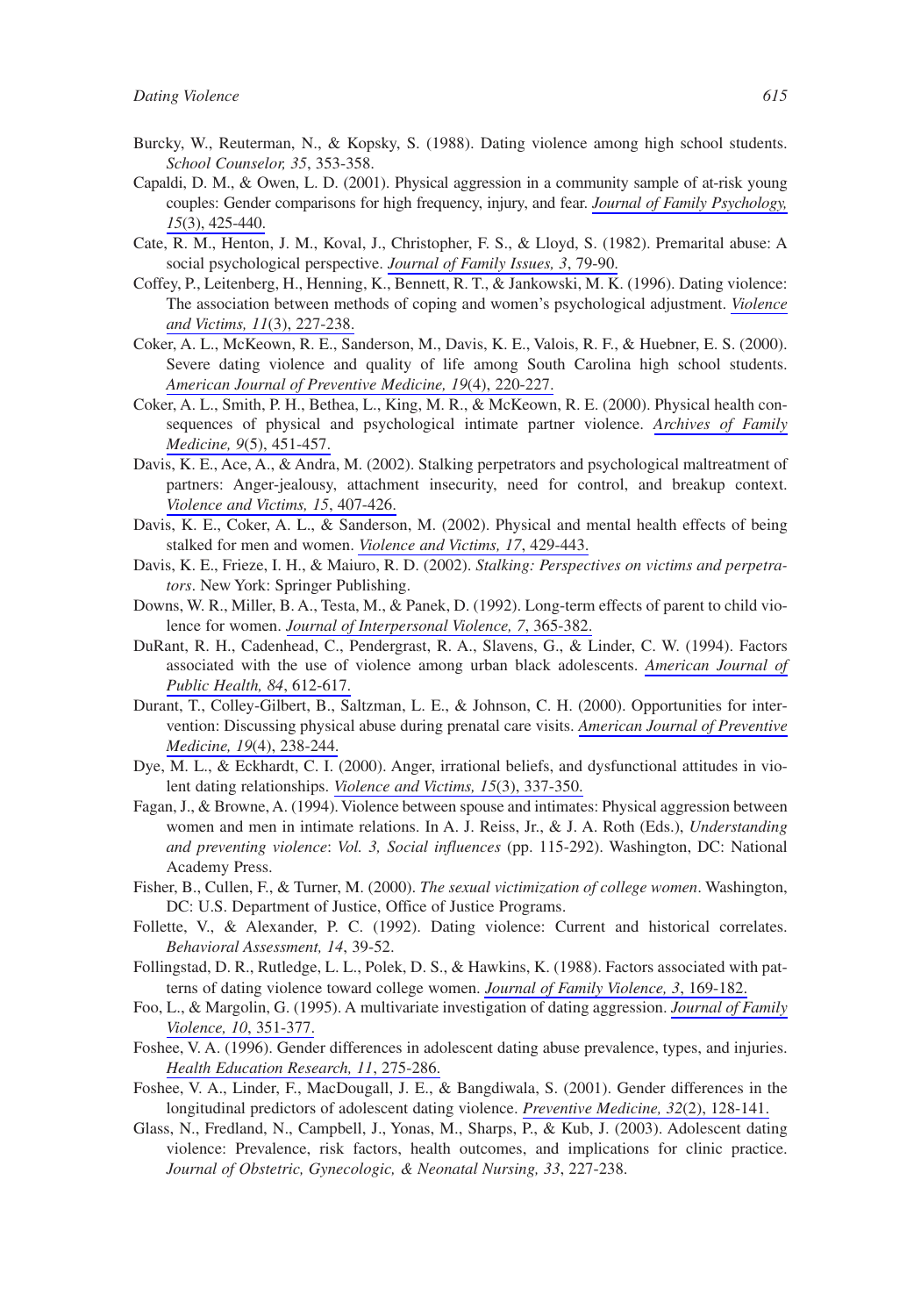- Gray, H. M., & Foshee, V. A. (1997). Adolescent dating violence: Differences between one-sided and mutually violent profiles. Journal of Interpersonal Violence, 12, 126-141.
- Guite, J. A. (2001). Adolescent battering relationships: A qualitative study of the female experience. Dissertation Abstracts International, Section B: The Sciences and Engineering, 62(3-B), 1577.
- Harned, M. S. (2001). Abused women or abused men? An examination of the context and outcomes of dating violence. Violence and Victims, 16(3), 269-285.
- Henton, J., Cate, R. M., Koval, J., Lloyd, S., & Christopher, F. S. (1983). Romance and violence in dating relationships. Journal of Family Issues, 4, 467-482.
- Humphrey, J. A., & White, J. W. (2000). Women's vulnerability to sexual assault from adolescence to young adulthood. Journal of Adolescent Health, 27, 419-424.
- Jackson, S., Cram, F., & Seymour, F. (2000). Violence and sexual coercion in high school students' dating relationships. Journal of Family Violence, 15, 23-36.
- Kelly, E. M., & Loesch, L. C. (1983). Abused wives: Perceptions during crisis counseling. *Journal* of American Mental Health Counseling Association, 5, 132-140.
- Korn, E. L., & Graubard, B. I. (1999). Analysis of health surveys. New York: Wiley-Interscience Publications.
- Koss, M. P., & Cook, S. L. (1998). Face the facts: Date and acquaintance rape are significant problems for women. In R. K. Bergen (Ed.), *Issues in intimate violence* (pp. 147-156). Thousand Oaks, CA: Sage.
- Lejeune, C., & Follette, V. (1994). Taking responsibility: Sex differences in reporting dating violence. Journal of Interpersonal Violence, 9, 133-140.
- Lewis, S. F., & Fremouw, W. (2001). Dating violence: A critical review of the literature. Clinical Psychology Review, 21(1), 105-127.
- Logan, T. K., Leukefeld, C., & Walker, B. (2000). Stalking as a variant of intimate violence: Implications from a young adult sample. Violence and Victims, 15, 91-111.
- Mahlstedt, D., & Keeny, L. (1993). Female survivors of dating violence and their social networks. Feminism and Psychology, 3, 319-333.
- Makepeace, J. M. (1981). Courtship violence among college students. Family Relations, 30, 97-102.
- Makepeace, J. M. (1986). Gender differences in courtship violence victimization. Family Relations, 35, 383-388.
- Malik, S., Sorenson, S. B., & Aneshensel, C. S. (1997). Community and dating violence among adolescents: Perpetration and victimization. Journal of Adolescent Health, 21(5), 291-302.
- Marshall, L. L., & Rose, P. (1990). Premarital violence: The impact of family of origin violence, stress, and reciprocity. Violence and Victims, 5(1), 51-64.
- Matthews, W. J. (1984). Violence in college couples. College Student Journal, 18, 150-158.
- McCloskey, L. A., & Lichter, E. (2003). The contribution of marital violence to adolescent aggression across different relationship. Journal of Interpersonal Violence, 18, 390-412.
- McCormick, K. F. (1992). Attitudes of primary care physicians toward corporal punishment. Journal of the American Medical Association, 267, 3161-3165.
- McLaughlin, I. G., Leonard, K. E., & Senchak, M. (1992). Prevalence and distribution of premarital aggression among couples applying for marriage license. Journal of Family Violence, 7, 309-319.
- Molidor, C., & Tolman, R. M. (1998). Gender and contextual factors in adolescent dating violence. Violence Against Women, 4, 180-194.
- National Crime Victims Center, and the Crime Victims Research and Treatment Center. (1992). Rape in America: A report to the nation. Charleston, SC: Medical University of South Carolina.
- O'Keefe, M. (1997). Predictors of dating violence among high school students. Journal of Interpersonal Violence, 12, 546-568.
- O'Keefe, N. K., Brockopp, K., & Chew, E. (1986). Teen physical violence against the dating partner. Social Work, 31, 465-468.
- Roscoe, B., & Callahan, J. E. (1985). Adolescents, self-report of violence in families and dating relations. Adolescence, 20(79), 545-553.
- SAS Institute. (2000). Statistical Analysis System (SAS) Version 8.1. Cary, NC: Author.